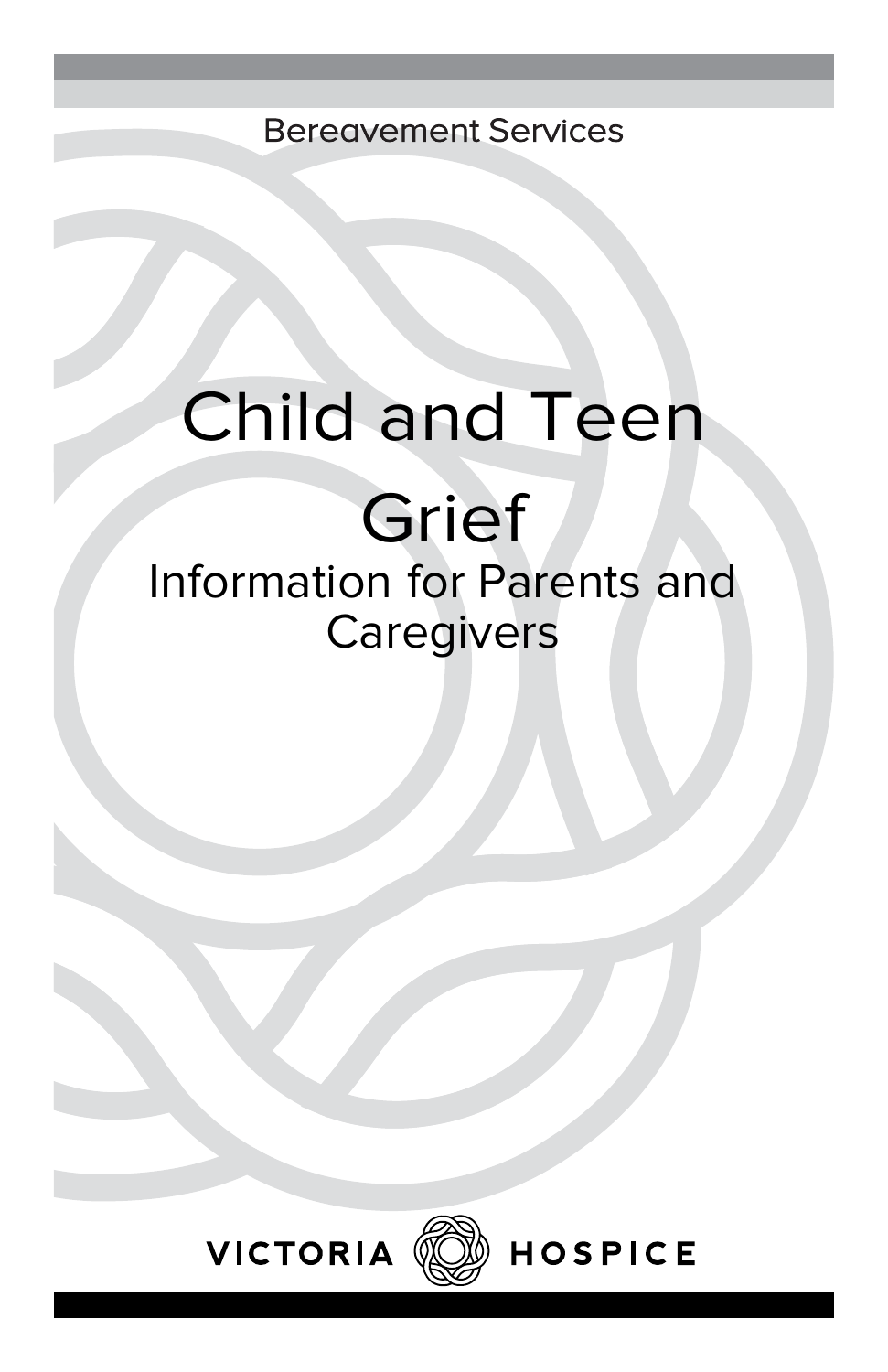## Table of Contents

| 25. |
|-----|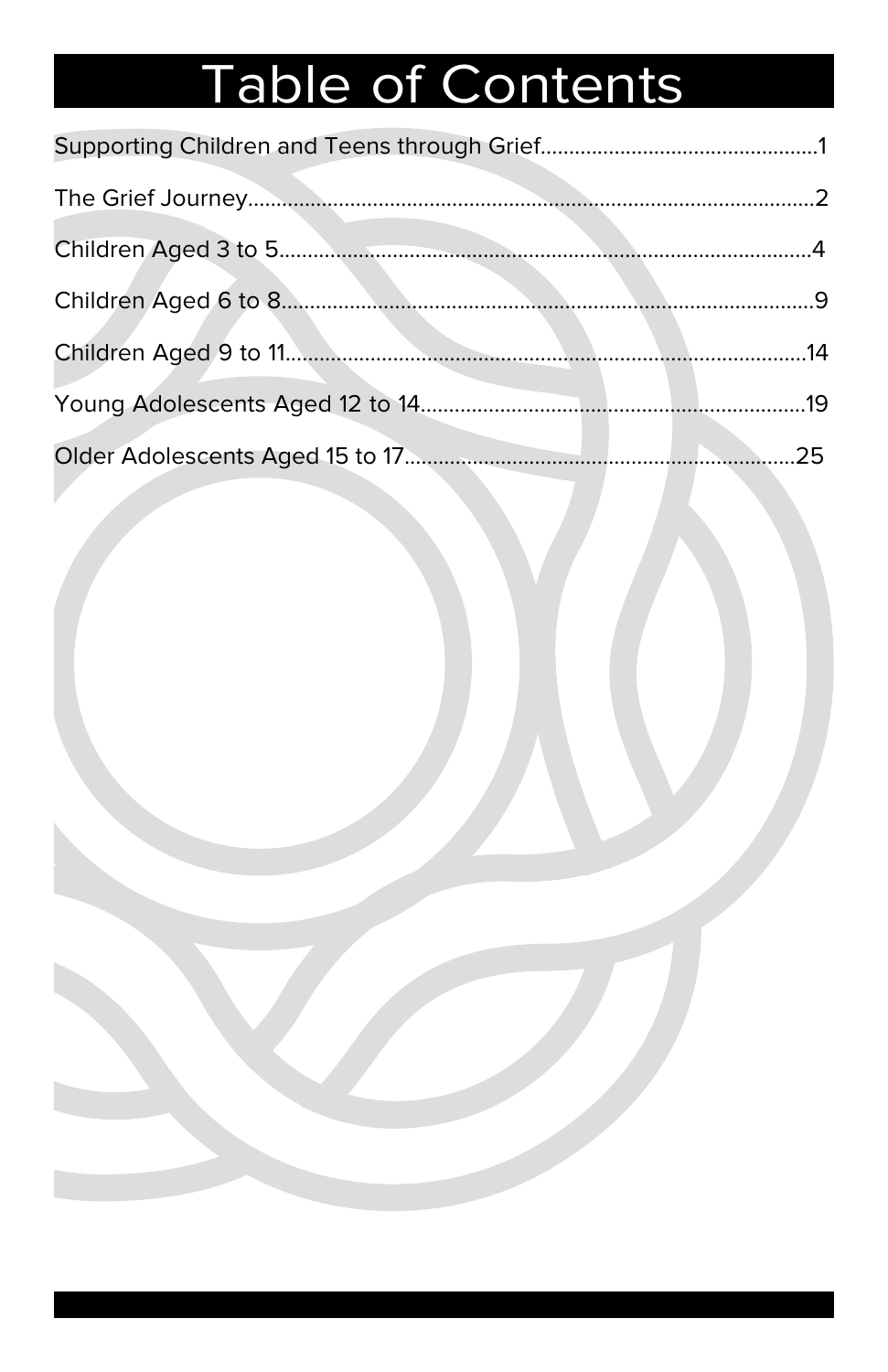### Supporting Children and Teens through

If your children are old enough to love, then they are old enough to grieve. After the death of a family member or friend, children and teens need to know what to expect and how to deal with any troubling thoughts and feelings that may surface. It is important for you to be as open as possible with whatever emotions and questions come up. As a parent, you may be faced with the challenges of coping with your own grief at the same time your children will need support with theirs. There may be times when you find it hard to listen to their anger or sadness because it brings out your own deep emotions. Try to remember that your children are learning from you, and may benefit from being included in your grieving process.

Within families, everyone grieves in their own way and in their own time. This can present challenges and may require extra patience, understanding and compromise.

Just like adults, children and teens have a 'grieving style', which may lean towards a task-oriented or an emotion-oriented approach.<sup>1</sup> Neither one is the right way to grieve; and most people's grieving style is a combination of both.

Children and teens who are more task-oriented may need to return to old routines or may focus on activities, such as artwork, play or sports. They may benefit from

opportunities to remember the person who has died in concrete ways, such as creating a memory book or special object.

Children and teens who are more emotion-oriented tend to talk more about their feelings. Feelings such as sorrow, anger or fear can sometimes explode in loud or 'big' outbursts. It is important that there are opportunities for children to share these feelings and to receive comfort and support from you. If you feel unable to provide this, is there another adult who may be able to do so? This could be a family member, friend, volunteer or counsellor.

The information in this booklet is offered only as a guideline to help you anticipate and understand the changing needs of your children and teens after a death. They will grieve in ways that reflect their individual personality, developmental under-standing, previous experience with loss, and the support and information available to them. Because your child's understanding and needs may not fit within their particular age group, you may find it helpful to read information for children who are either older or younger than your own.

<sup>1</sup>Adapted from Terry L. Martin & Kenneth J. Doka. Men Don't Cry…Women Do – Transcending Gender Stereotypes of Grief.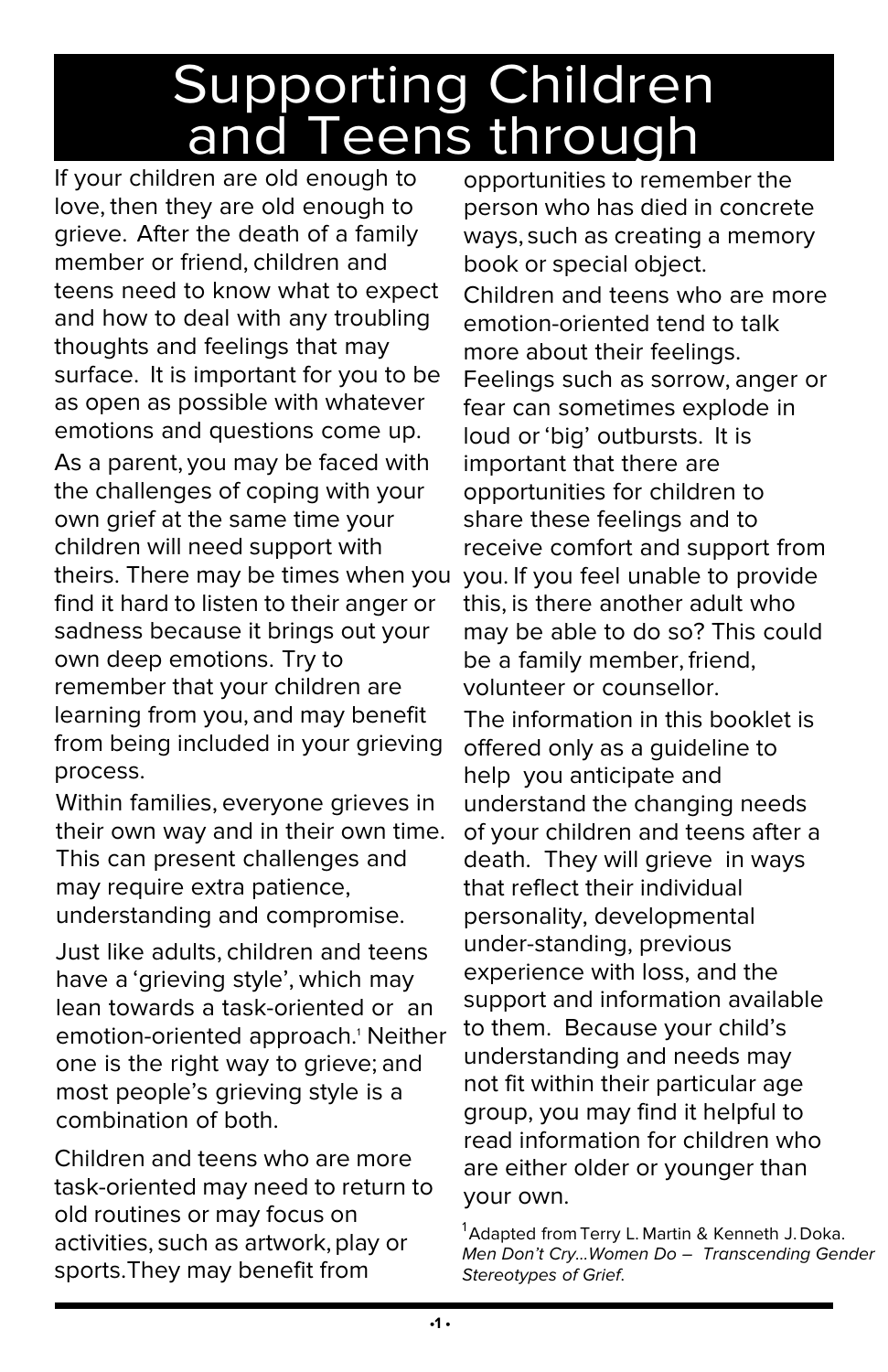### The Grief Journey



We have chosen the image of the labyrinth as a metaphor for the journey through grief. A labyrinth is not a maze as there are no dead ends and no wrong turnings. There is only one way – forward. So it is with grief. The only way through is forward, with many turns and going back and forth over what seems like the same territory. We journey to the centre of our grief, to the centre of ourselves, and then slowly return to reenter the world.

Each person's experience on the journey of grief will be different. This is a reflection of our personal style, our relationship with the person who died, our internal and social resources, and our past history of coping. As you journey through your own grief process, there will likely be unexpected turns and insights.

When a death occurs Walking the Edges

#### **Social**

Avoidance of peers or social situations Increased dependence on parents or caregivers.

#### **Physical**

Dizziness, restlessness, and weakness Diarrhea, constipation, vomiting or stomach ache. Changes in appetite and sleep patterns

#### **Emotional**

Withdrawal or explosive temper tantrums. Numb or flat expression. Feeling alone or scared

#### **Mental**

Confusion and disbelief. Poor concentration and forgetfulness. Focused on the topic of death or the person who died

#### **Spiritual**

Blaming God, parents or self Wishing to die, or to be with the person who died. No belief in the future (older children)

#### **Important reminder**

Include your child in remembrance rituals.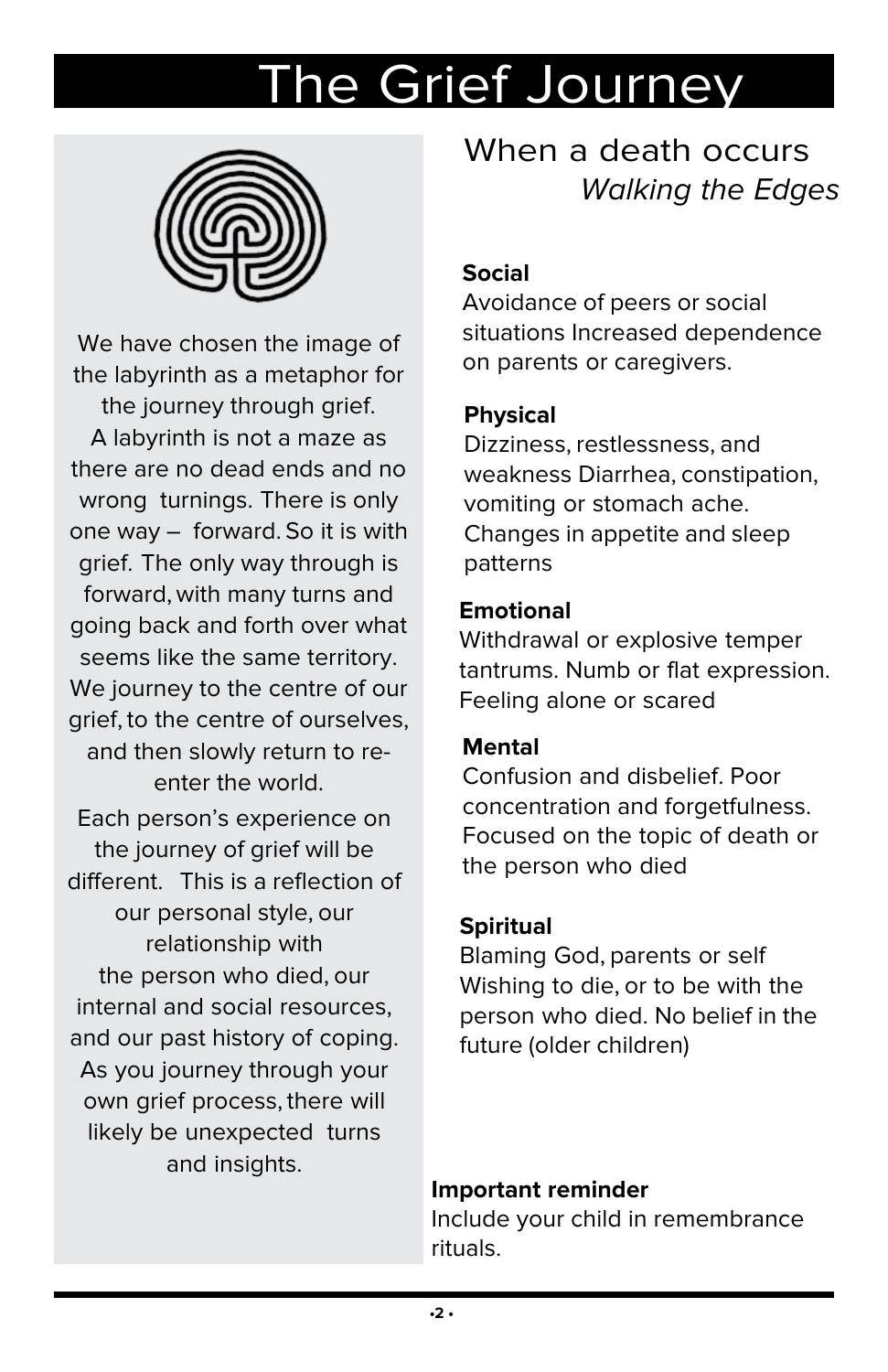### The Grief Journey

### Adjusting to loss Entering the Depths

#### **Social**

Wanting (but not asking for) the attention of parents and other important adults Self-consciousness with friends about the loss

### **Physical**

Continuation of earlier responses Low energy May have symptoms of the illness that the person died from

#### **Emotional**

Unexpected mood swings Feeling hopeless, sad, guilty, fearful or angry Acute sense of missing the person and yearning for the person to come back to life

#### **Mental**

Daydreaming, forgetfulness and confusion Doubt or denial about the cause of death or its permanence

#### **Spiritual**

Continued blaming of God, parents or self May seek comfort in thoughts and questions about Heaven or saying prayers

#### **Important reminder**

Recognize and support your child's unique style and pace through grief.

As life goes on Mending the Heart

#### **Social**

Restored desire for independence Interest in new activities and friendships

#### **Physical**

Reduction of previous physical responses Renewed energy for activity Return to usual sleep and eating patterns

#### **Emotional**

Emotions settle down and become less intense More happiness and self confidence Less guilt, fear and anger

#### **Mental**

Improved concentration and understanding Less focus on the death and the person who died Increased maturity

#### **Spiritual**

Reconnection with faith and less blame Able to forgive self, parents and oth-ers

#### **Important remInder**

Expect periodic returns to grieving at significant transitions in your child's life.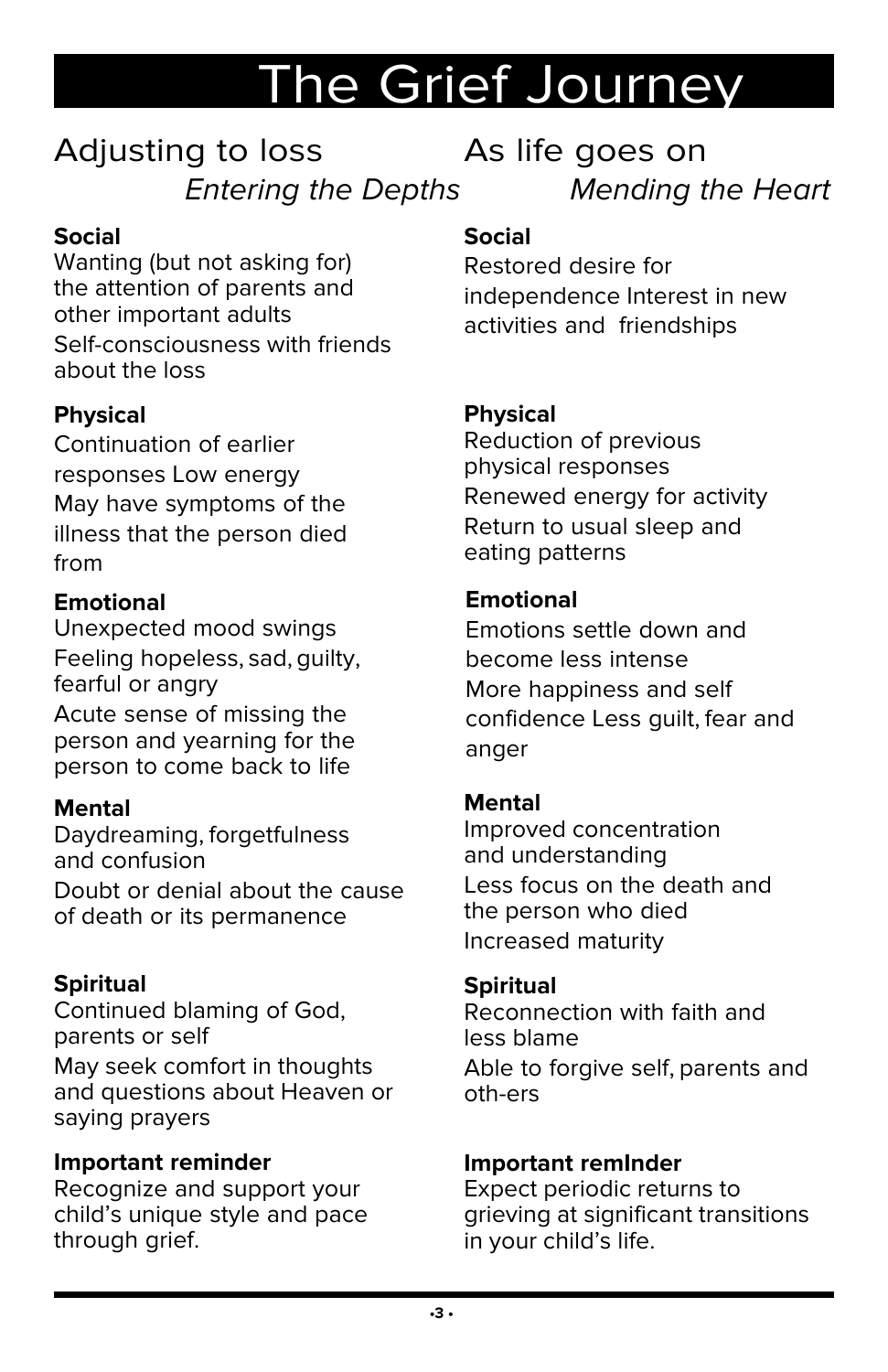### Developmental Information

#### • **At this age, children think in magical, self-centred, physical and connected ways.**

Children of this age will see themselves as the centre of most things they experience. They believe that their thoughts and behaviours are the cause of events, and that things that happen at or close to the same time are related. For example, if in a fit of anger, your child wished you dead and then you became sick, she may believe that she 'caused' your illness to happen. Unfortunately, when a child of this age gets such an idea as this it can be very difficult for her to revise her thinking. If you sense that this has happened, you will need to help your child understand that nothing she said, did or felt caused the illness or death. Often it is necessary to reassure your child more than once that she is not to blame for what has happened.

**In terms of how children aged**  • **3 to 5 feel, there are two things to remember: they are anxious when separated from parents or primary caregivers and they are distressed by expressions of powerful emotion from adults**

At this age children will feel scared and responsible when they see a parent or other significant adult in distress (e.g., prolonged tears, loud sobbing or slamming of doors). For example, you might be driving with your children and unexpectedly be overcome with the rage and sadness that you feel about your father's sudden death. These strong feelings might affect your interactions with your children and you might find yourself crying and yelling at them about something minor. If this sort of thing happens, it is important that your children see you recover from your emotion and that you carefully and calmly explain to them what you were feeling and why.

#### **Children of this age tend to**  •**have little contact with systems outside the family**

Relatives and perhaps daycare or preschool staff are often the child's only contact with the world outside your family. When someone in the family is ill, this often means that your child will visit a number of new places (hospitals) and meet new people such as doctors and nurses. There are books and toys that you can use to help your child become familiar with these new situations.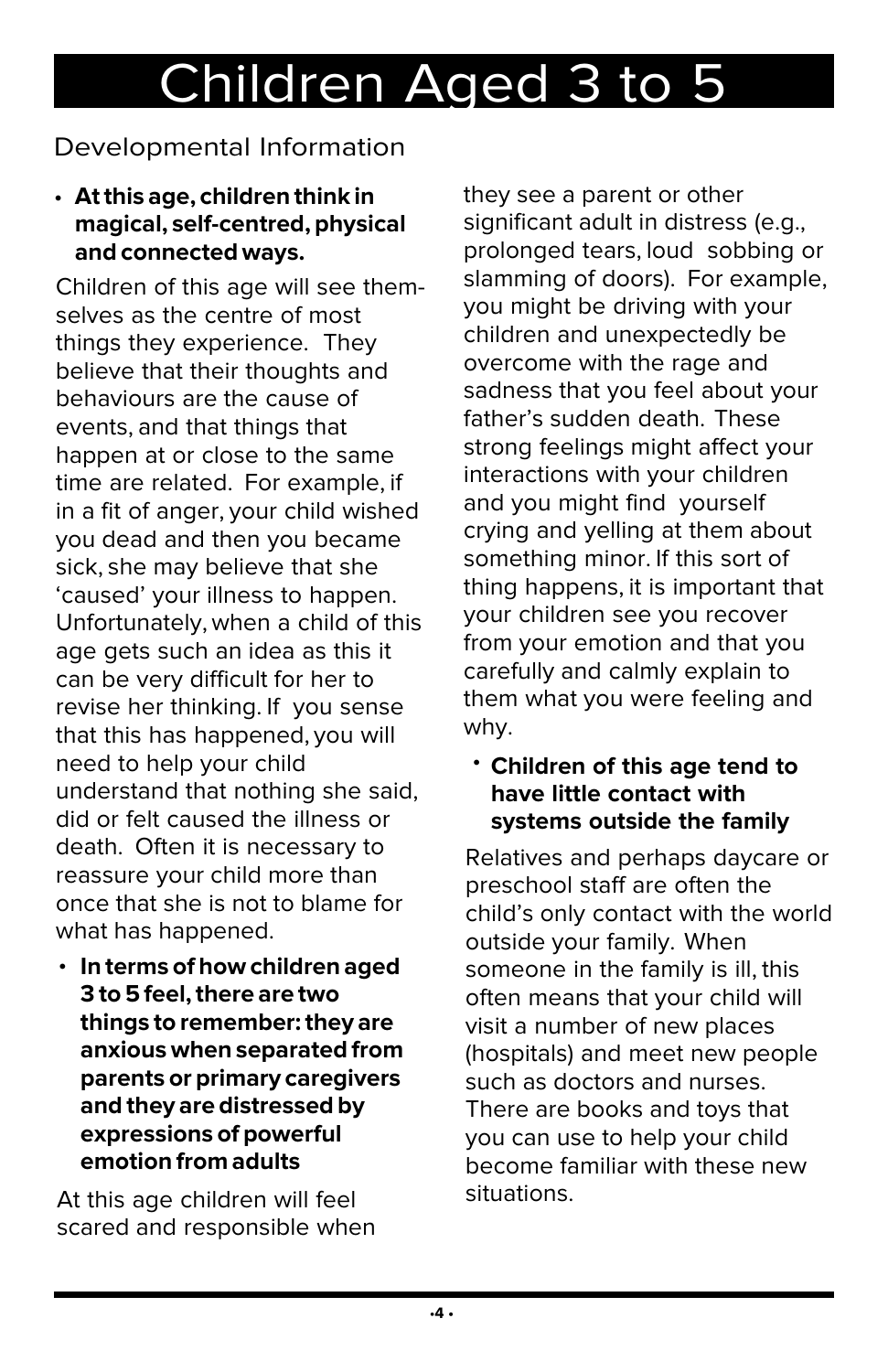### When Someone is Very Ill

• **Tell your child about changes in the person who is ill, and that they are caused by the disease and its treatments.**

Use clear, simple words and go over this as often as new changes happen. Children of this age benefit from clear, honest information given on a regular basis that can help them to understand what they are seeing and hearing as their family member changes. For example, on your next visit to the hospital, you might show her a wheelchair or an electric bed and demonstrate to her when they are used and how. When you talk about the sick person or the illness with your child, focus on the things that she will actually see (e.g., medicines, weight loss, hair loss, equipment) and hear (e.g., breathing changes, crying, common words, such as chemo or cancer).

#### • **Respect that your child cannot witness intense feelings for more than a brief time.**

If your child sees that you are very upset, he will think that he is the cause of your grief, so careful, frequent explanations are necessary. It is common for adults to want to protect children from intense displays of emotion. However, sometimes this expectation is unrealistic. For example, you may need to tell your son that his mom is going to die, but you can't even think about it

without being overcome with tears. If this is your situation, you may ask a trusted friend or hospice counsellor to explain this to him with you present. Talk together ahead of time so that this person understands your needs and exactly what you would like your son to know.

#### • **Talk with the person who is ill about the length and frequency of visits with your child.**

Sometimes the excitement and energy of a young child may be tiring or overwhelming. Plan for your child to have something interesting to do during the visit. It is a good idea to take quiet toys or other simple activities that she can play with or show to the person that you're visiting. For example, she might draw pictures or make a card for the person while you're there. Don't visit during regular nap times. Often a visit over your child's favourite take-out lunch or dinner is a comfortable way to spend time together. Be prepared to leave when she shows you, through her mood or behaviour, that she is ready to go. If you would like to stay longer than your child can manage, arrange to have a favourite person come and take her home.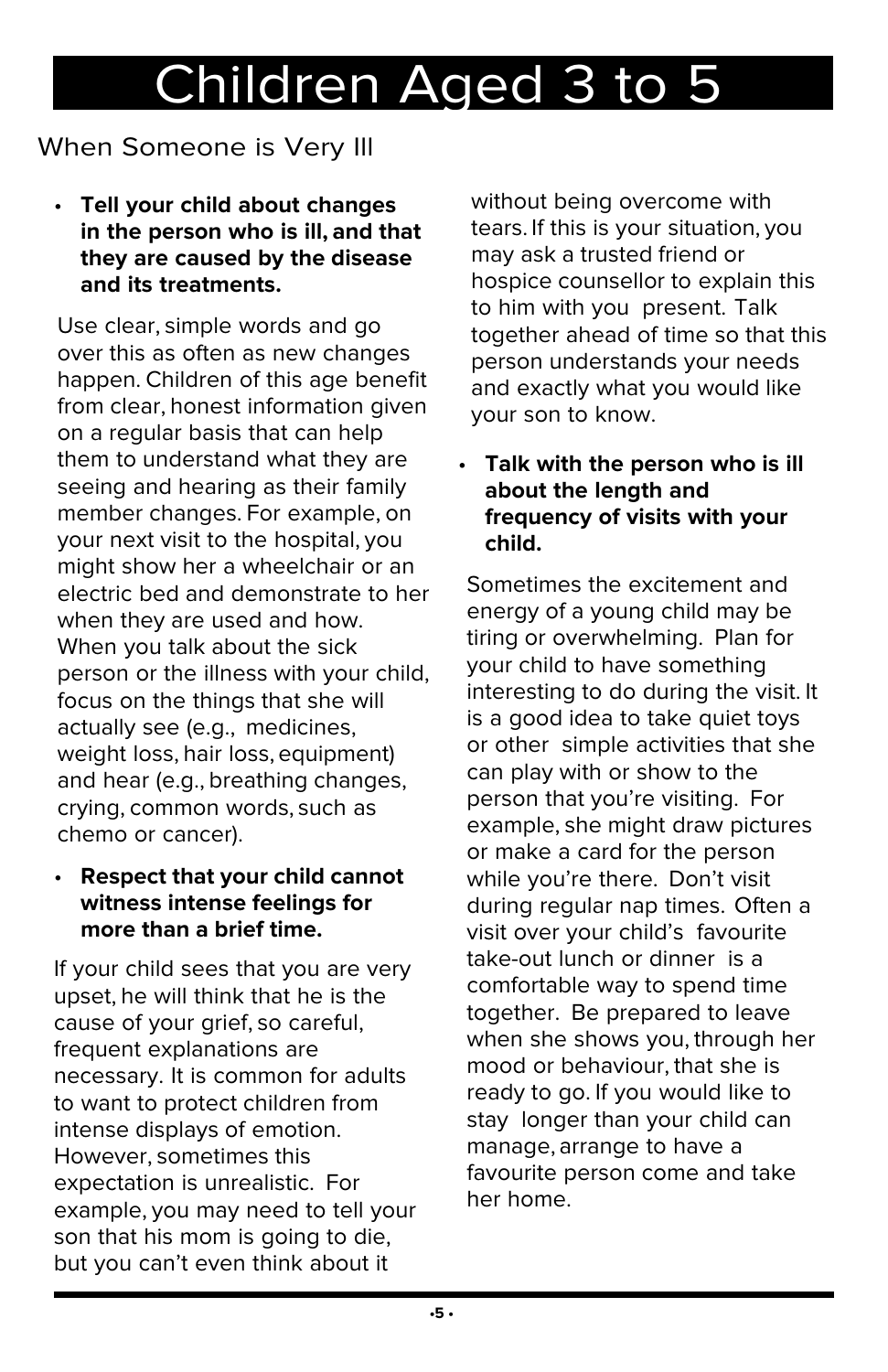• **Make a regular time and place when your child can ask questions and share his feelings and thoughts about what's happening.**

When someone that you love is seriously ill, it can be difficult to find time to talk about it with your children. Many adults hope that if their children aren't showing any upset, they're OK. However, even though children of this age are very aware of what is going on with you, they often do not have the words needed to let adults know about their feelings and questions. You will need to make time for these conversations with your child. For example, you might find that bedtime, when you can snuggle up together, is a good time to check out how he is doing; or you might choose mealtimes or car rides for these talks.

### When Someone has Died

#### • **Use concrete, specific details to explain to your child that the person has died.**

It is helpful to clarify that when someone dies their heart doesn't beat, their ears don't hear, their body doesn't move, etc., and that the person cannot feel anything anymore. The characters and heroes of cartoons and movies aimed at children of this age often magically come back to life and this unfortunately reinforces their false and magical beliefs about death.

Consequently, it may be difficult for your children to understand the permanence of death. You will likely need to explain and affirm frequently that the person who died will not be coming back to life. It may be helpful to recall a past loss that your child will remember, such as the death of a pet or another person to demonstrate that dead people don't come back. If you are able to remain calm, you might allow her to see the person after death because it may help her to understand in a very concrete way that when someone dies, their body stops working completely.

#### • **Prepare your child for any rituals that will take place after the death.**

Before attending the funeral or memorial service, explain to your child what will happen, who will be there, how people will be and what role, if any, he will have. Remember that children need concrete informa-tion and will be frightened by intense emotion. For example, if you and your son will be attending the funeral of a much loved uncle, you might tell him that many of his uncle's friends will be there and that some people, including yourself, will probably be crying because they are sad that he has died. If it is an open coffin service, you might explain that his uncle's body will be there so that people can say goodbye to him and that the coffin is used to bury the body in the ground. Ensure that you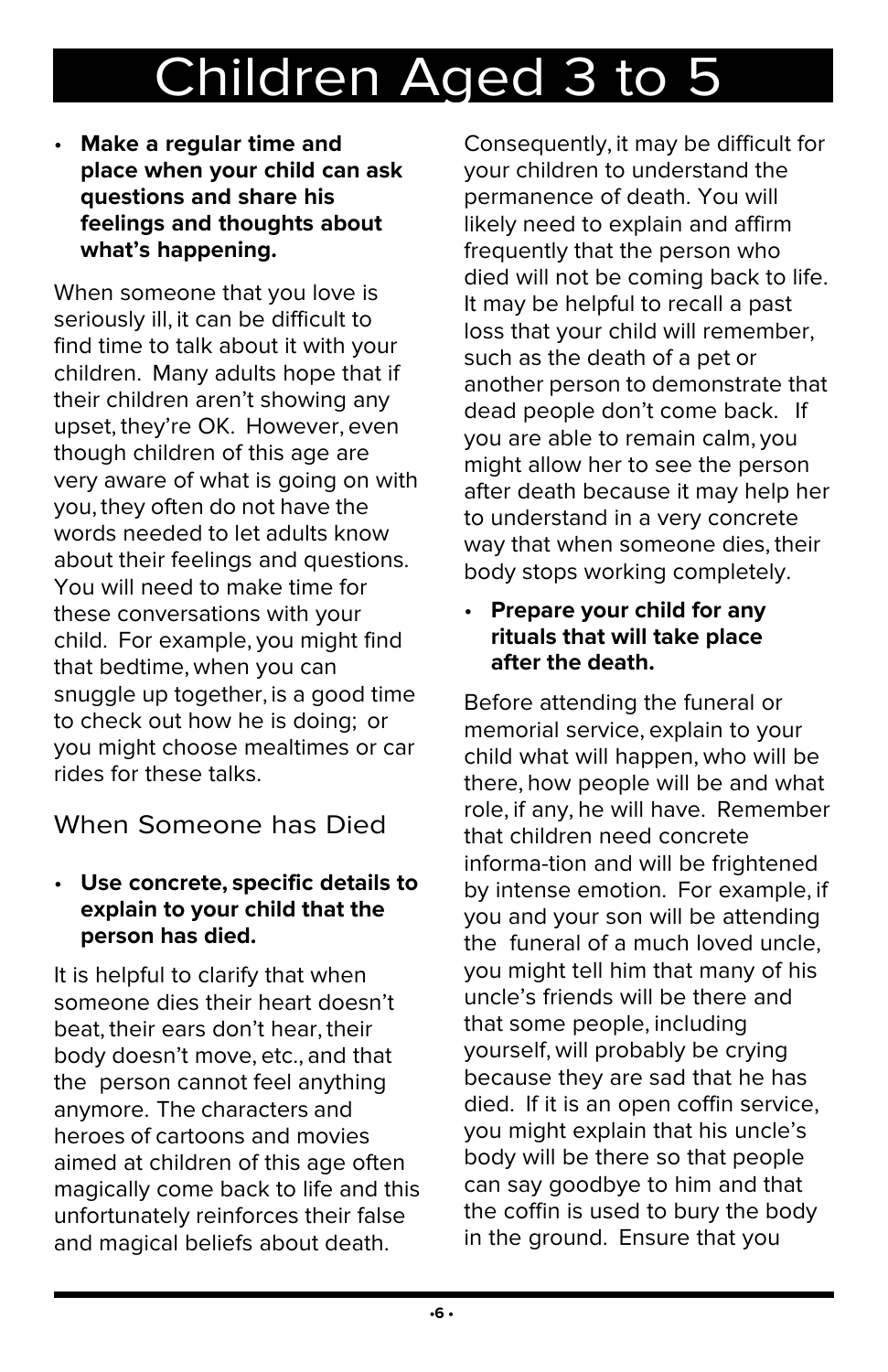or another person will be free to take your child home if he wishes and be sure that he knows who that person will be.

• **Provide your child with frequent opportunities to think and talk about the person who died.**

When there has been a death in the family, children will need to talk about what happened long after the death and initial grieving period. Children look to parents and care-givers for guidance about how to grieve and if you don't talk about your loss, it is unlikely that your child will. If you continue to talk about the person who died and how you are both coping, it will help your child to understand and accept the loss. For example, if you both openly talk about the person who died, sharing memories and feelings, she will know that she is not responsible for the sadness that you both feel.

#### • **Give your child access to objects that foster an ongoing sense of connection to the person who died.**

Children at this age will long for the person who died and want them to come back. Resist the impulse to put away all the pictures and other reminders of the person who died. Keep objects or photographs of the person who died accessible to your child, as these are often a source of

comfort and pleasure. For example, if your son's beloved grandpa died, he may want to keep a special picture of him in his room and wear his slippers. It might also be especially important on birthdays or special holidays to find a way to remember grandpa. Find out what helps your child feel connected to the person he grieves for.

#### • **Remember that your child's grieving process will differ radically from your own.**

Children of this age live in the moment. They don't realize the full extent of the loss and will be uncomfortable with long intense displays of emotion. They will grieve sporadically with intense brief bursts over many years. For example, your daughter may be inconsolable about her father's death one moment and happily playing the next. When this happens, accept that this is normal and that she will have feelings and questions about this loss throughout her lifetime.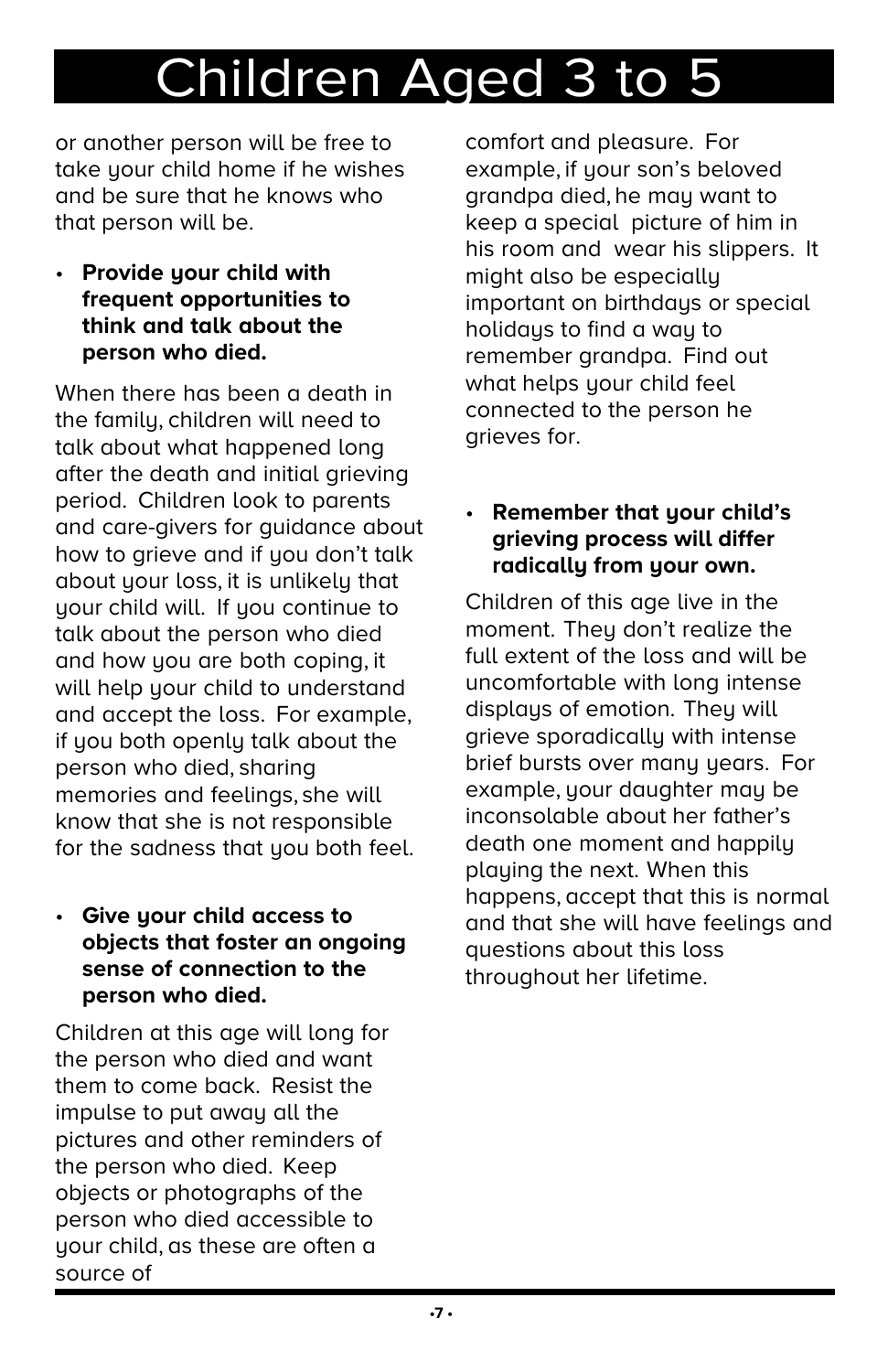### **Reading List**

#### **Books for Children**

**Lifetimes.** R. Ingpen & M. Bryan. (1987). A simple story about beginnings and endings in the lifetimes of plants, animals and people.

#### **My Many Colored Days.**

Dr. Seuss. (1998). A useful book to help adults talk to children about emotions.

#### **When Dinosaurs Die: A guide to understanding death.** L.

Krasny Brown. (1996). Engaging book that has straightforward questions and answers about death.

**Old Turtle.** D. Wood (1992). A beautiful story that may help with questions about spirituality, nature and God.

#### **Books for Parents**

**How Do We Tell the Children? A step-by-step guide for helping children two to teen cope when someone dies.** D. Schaefer & C.

Lyons. (1993). Helpful book for parents and professionals about communication with children of various ages on the topic of death and dying.

#### **Helping Children Cope with the Loss of a Loved One – A guide**

**for grownups.** W. Kroen & P. Espeland (Ed.). (1996). This book is helpful for parents and professionals and was winner of the 1996 Parents' Award for Excellence. The advice and information cover the experiences of children from infancy through age eighteen.

**The Grieving Child – A parent's guide.** H. Fitzgerald. (1992). An easy-to-read book for parents looking for tips and recommendations about ways to support grieving children at any age.

**Healing Children's Grief – Surviving a Parent's Death from Cancer.** G. Hyslop Christ. (2000). Book based on research with 88 families over the course of a parent's terminal cancer diagnosis, the death and the bereavement. May be too wordy for some grieving parents, although an excellent resource on the ages, developmental strengths and needs of children as they face the death of a parent.

For additional information, including recommended books and Internet resources, please visit the Victoria Hospice website:

**www.victoriahospice.org**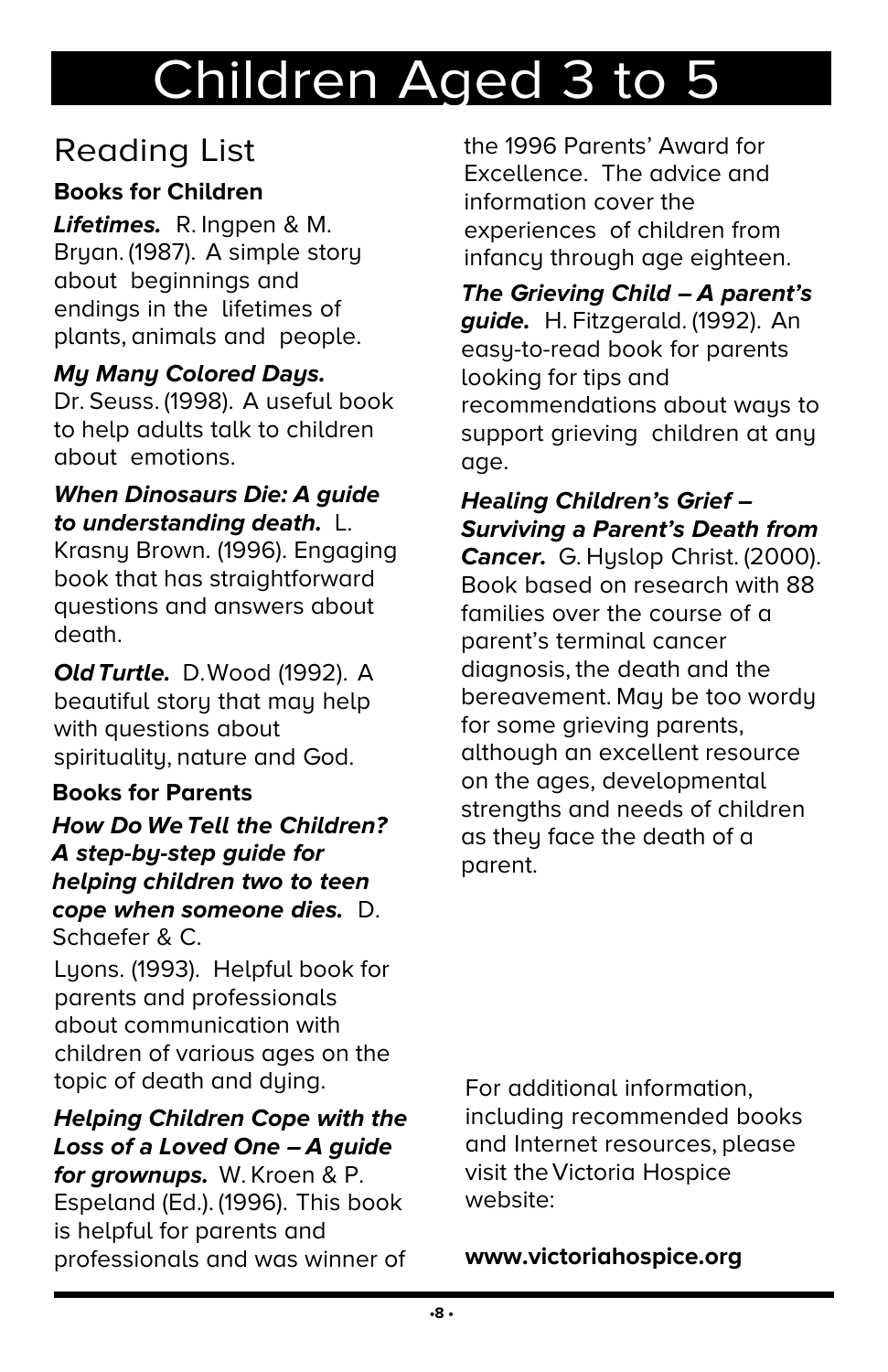### Developmental Information

#### • **Between 6 and 8 years of age children are changing in the ways that they think.**

Some children of this age are able to understand cause and effect; most will still think in the egocentric and magical ways of younger children. When someone in the family has died there is often tension, conflict, sadness and anger in other family members. Young children naturally will detect these feelings, even if you think that you are hiding them. When you don't explain to your child that these normal feelings are about the loss, he may think that he is the reason for the family's distress. If this happens, it is important that you talk to your child immediately about what you felt and why. At this age, drawings, short stories and play may be ways to help your child understand why the illness or death has occurred. Use simple honest language. Avoid terms that your child may not clearly understand, such as 'terminally ill' or 'passed on'.

#### • **Children of this age usually feel free to express their emotions.**

Unlike younger children, 6 to 8 year olds may remain fixated on the illness or death of a family member and can be easily overwhelmed by their own emotions. The sadness, anger, anxiety or guilt that they may feel about a family member's illness

usually shows up as a change or increase in their normal behaviour. For example, you might notice that your generally confident child is now anxious and resistant, with tears and tummy aches, when you take her to school each day. If this happens, talk to her teacher and principal about helping your child to express her feelings and feel safe when you are not available. It is common for children of this age to feel rejected and unloved when you take time and energy away from them to care for an ill family member. Since this may be unavoidable, it is important that at some point each day your child can have special time alone with you and that you regularly explain why you are leaving her.

• **Although children of this age usually have made connections with school and other children, they are not self-sufficient and still need reassurance from parents and other significant adults about their importance and safety in the world.**

When parents are distracted by caring for others or grieving, a child's basic needs for nurturing and encouragement can be overlooked, and this may result in the child feeling rejected or frightened. During these times, the continuation of your child's usual routines and the company of other caring adults may be helpful.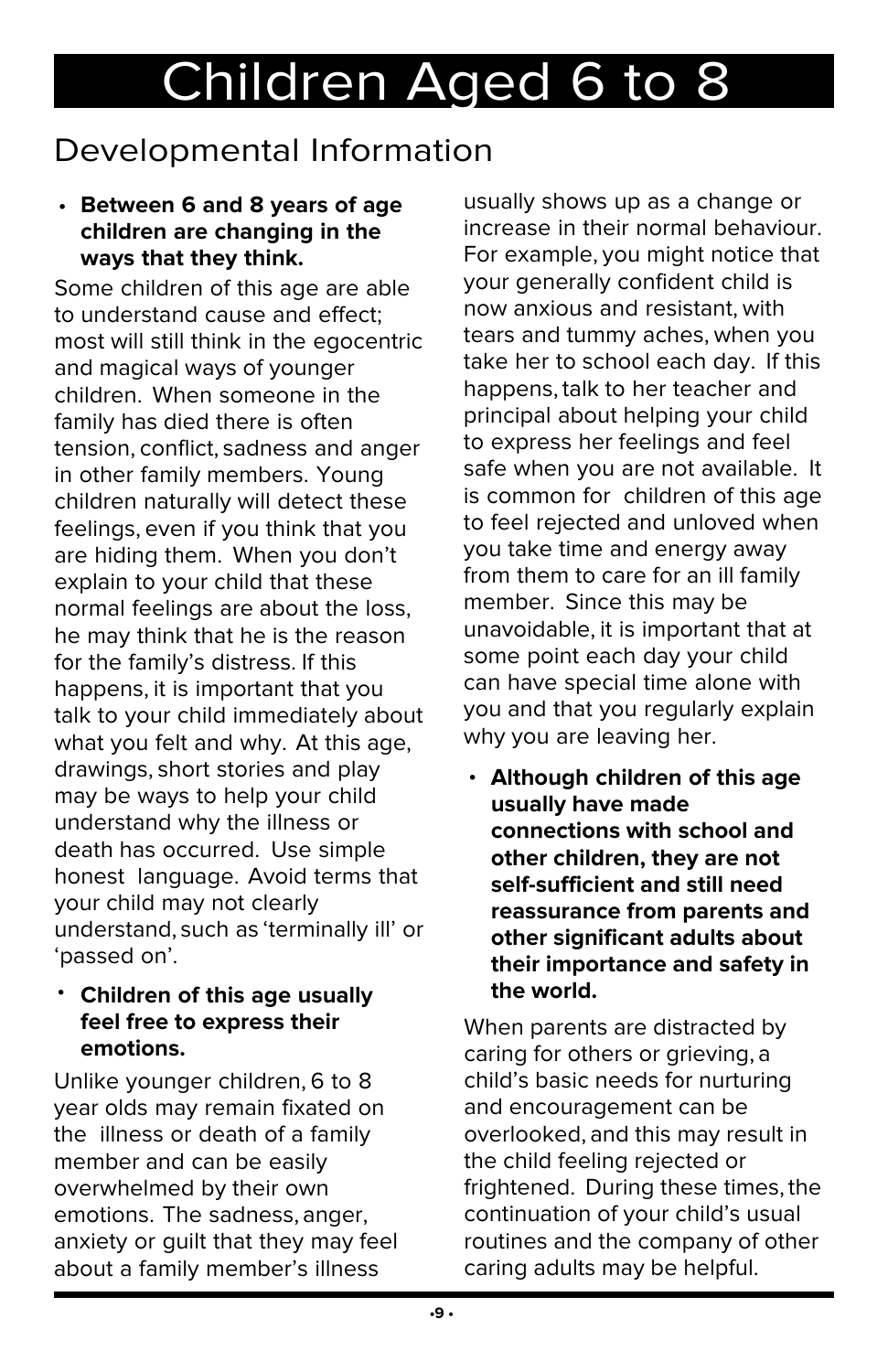### When Someone is Very Ill

• **Tell your child about the disease, including its symptoms, treatment and what is likely to happen.**

When you talk about this with your child, it is important that you use the correct name of the disease and that you clearly explain what causes it and how it affects the person who is ill. Talk about the things that your child might see (e.g. weight loss, changes in the person's skin colour, hair loss) or hear (e.g. coughing, confusion, people awake at night), and whether the person will get well or not. It will be necessary for you to go over this information again as things change and to be honest with your child about what the changes mean. For example, you might say to your son that his auntie has cancer and the doctors aren't able to make it go away. You could tell him that the cancer is growing too big for her to get better and that this means that she will die. You might also explain to him that before she dies she may stop eating and be too tired to stay awake when he visits with her. Since many children of this age will avoid asking questions out of fear of upsetting others or making the situation worse, it is important that you start and continue these frank discussions throughout the illness.

#### • **Demonstrate to your child that you love her and that you will be there for her.**

At this age children look to their parents for their self-worth and safety. When you are not often free to play with your child and most of your times with her are affected by your own feelings (such as despair and exhaustion about a family member's terminal condition), your child may become insecure and resentful. Often these feelings show up as withdrawn, angry or babyish behaviour. For example, your child might stop speaking to you for a while or get into fights at school with her peers. If this happens, it will be important that you respond with love and understanding, as well as giving and following through with reasonable consequences.

• **Find one or two other caregivers who are trust- worthy and can regularly take care of your child when you must be elsewhere.** 

When you are looking for alternate caregivers, think about who your child feels happiest and most comfortable with. It is important that these people are honest and open with him about your family member's illness in the same way that you are. If the people that you choose are uncomfortable discussing the illness with your child, you could provide them with information that you have found particularly helpful.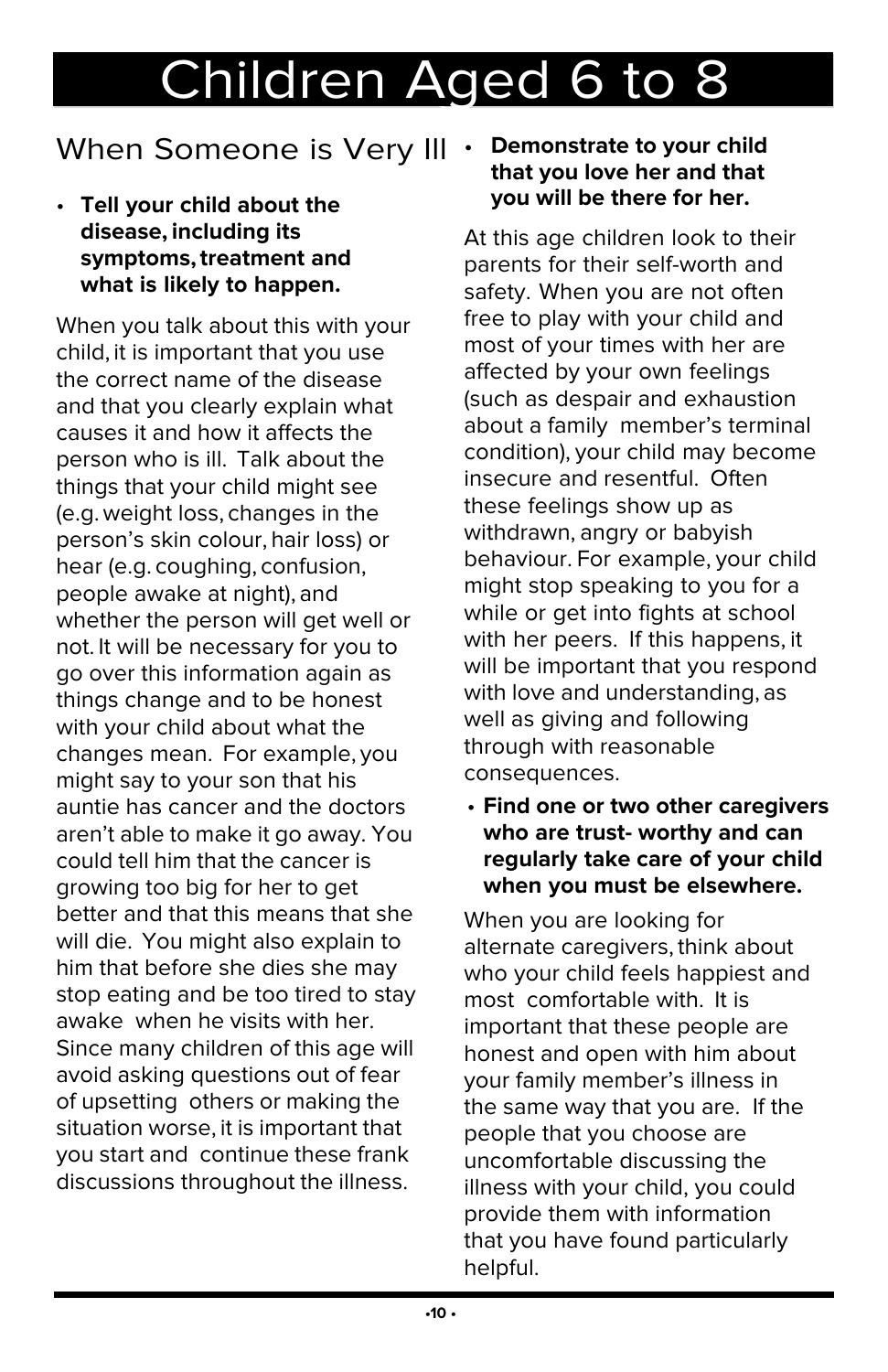Also, if a counsellor has been working with your family, he or she might meet with you and the caregivers to suggest ways that you might all work together to support your child through his grief process.

• **Talk to teachers and other significant adults, such as coaches and group leaders.**

These adults are part of your child's social world, and their care and understanding will help your child to manage the awkward moments, impossible questions and intense emotions that may lie ahead. Let these people know that there may be a temporary drop or change in your child's performance, enthusiasm and/or concentration. Let them know that this kind of change is normal and provide them with resources, such as brochures, books or videos that may help them support your child during this difficult time.

When Someone has Died

#### • **Tell your child promptly about the death.**

If your child was not present at the time of death, tell them what has happened as soon as possible afterwards. When you tell them that this person has died, explain that the person's bodily functions have all stopped (e.g. heartbeat, breathing, movement) and that the person can no longer see, hear, eat or feel. State clearly to your child that the person will not come back

to life and avoid using phrases such as 'gone to a better place' or 'with the angels' and comparisons that associate death with sleep. These common euphemisms and comparisons confuse the magical and concrete thinking of children at this age. Your child may misunderstand what you mean and become fearful. For example, instead of telling your daughter that grandma has passed away, you would say that she has died and that you knew grandma had died because she stopped breathing.

• **Encourage and prepare your child to attend family rituals that will happen after the death.**

If there is to be any funeral or memorial service, begin to prepare them for what to expect when they are there. Be sure that they know what will happen, who will be there, what your child will be doing at the service, and if the body of the person who died will be there. If you think your child may need support that you may be unable to provide, ask a favourite person to be available. If your child has a close relationship with other adults, such as a teacher or coach, it can be helpful if those people can attend the service. Whether your child attends the funeral or not, they might want to place a letter or drawing in the coffin as a personal goodbye to the person who has died.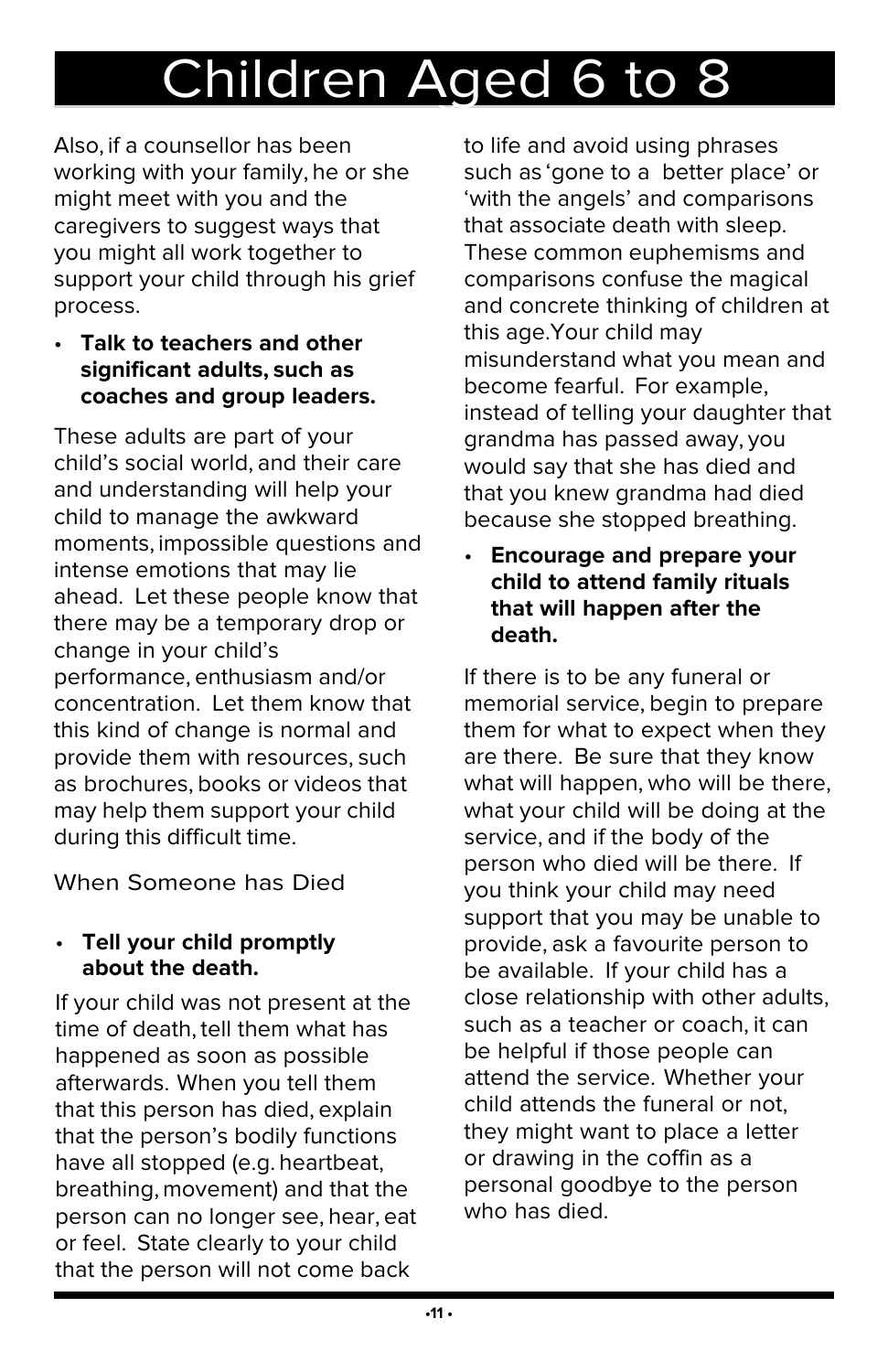#### • **Anticipate that your child may be concerned about her health and the health of the significant adults in her life after a death.**

After a death in the family, children often become quite curious and concerned about death. Your child may be constantly asking questions about whether or when different people in her life will die. She will likely also be concerned about the possibility of her own and your death. Often this kind of fear shows up in your child's body. For example, she may complain of having similar symptoms to the person who died, such as headaches or tummy aches. If your child complains in this way, she needs your loving attention, patience and understanding. Reassure her that you both are healthy by explaining in simple ways that you and she do not have what the person who died had. In the event that this is an hereditary illness that either you or she may get, it will be important to clearly explain this possibility, although now may not be the right time.

• **Expect that your child may become concerned about what would happen to him if his surviving parent(s) became ill and died.**

When a significant adult dies, your child will likely become more concerned that you may die. It is important that you explain to your child what would happen to him if you were to become ill and die. For example,

you need to talk to him about whom you have named as his guardians and what those guardians would do for him in the event of your illness or death.

• **Understand that it is normal for your child to express grief in brief bursts quickly followed by happier activities.**

Your child's grief will likely happen in sudden outbursts of sadness, anger, guilt or fear. When this happens, allow your child to feel her feelings and help her to find reasonable or safe ways to express them. For example, if she is showing a lot of anger, you and she might play soccer or tag together. If she is sad, you might spend some time talking about the person who died or looking at photographs together. These moments may be especially difficult for you to get through because your own grief will be triggered. Be sure that you are allowing yourself the time and space to grieve so that you are able to support your child as she grieves. You will also need to find ways to express and share your emotions and questions with adults who can understand your pain.

• **Ask for the support of key adults in the child's life, such as a teacher, principal, coach, or group teacher.**

Children of this age are beginning to look to other adults as well as parents to provide them with a sense of well-being, self-esteem and security. Be sure that these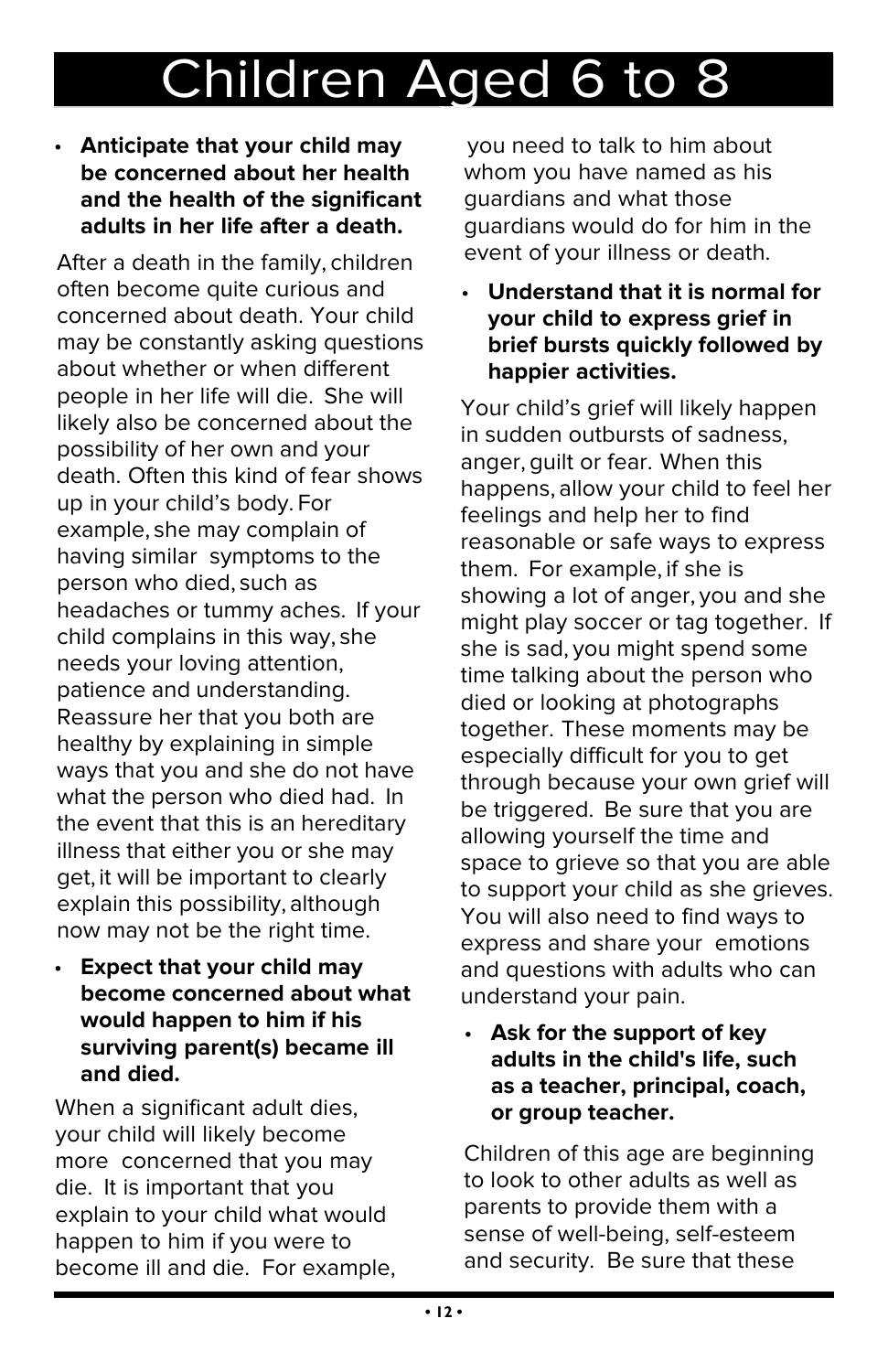key people under-stand grief and are comfortable with it so that they can help your child deal with the awkwardness and curiosity of other children and adults.

#### **Reading List**

#### **Books for Children**

**Badger's Parting Gifts. S. Varley.** (1992). A badger dies after a long life. His friends are sad, but remember the things he taught them.

#### **The Tenth Good Thing about**

**Barney.** J. Viorst. (1976). When his cat dies, a boy tries to remember ten good things about him.

#### **Gran-Gran's Best Trick – A story for children who have lost some-**

**one they love.** L. Holden. (1989). When a boy's grandfather gets cancer, the boy grieves while his grandpa is dying and remembers their close relationship.

#### **Vanishing Cookies. Doing OK when a parent has cancer.**

M. Goodman. (1991). A story about a child's concerns and needs when someone in the family has cancer.

**Helping Children Cope with the Loss of a Loved One – A guide for grownups.** W. Kroen & P. Espeland (Ed.). (1996). This book is helpful for parents and professionals and was winner of the 1996 Parents' Award for Excellence. The advice and information cover the experiences of children from infancy through to age eighteen.

#### **The Grieving child – A parent's guide.** H. Fitzgerald. (1992). An easy-to-read book for parents looking for tips and recommendations about ways to

support grieving children at any age.

#### **Healing Children's Grief – Surviving a Parent's Death from**

**Cancer.** G. Hyslop Christ. (2000). Book based on research with 88 families over the course of a parent's terminal cancer diagnosis, the death and the bereavement. May be too wordy for grieving parents, although an excellent resource on the ages, developmental strengths and needs of children as they face the death of a parent.

#### **Books for Parents**

#### **How Do We Tell the Children? A step-by-step guide for helping children two to teen cope when**

**someone dies.** D. Schaefer & C. Lyons. (1993). Helpful book for parents and professionals about age-appropriate communication with children on the topic of death and dying.

For additional information, including recommended books and Internet resources, please visit the Victoria Hospice website:

**www.victoriahospice.org**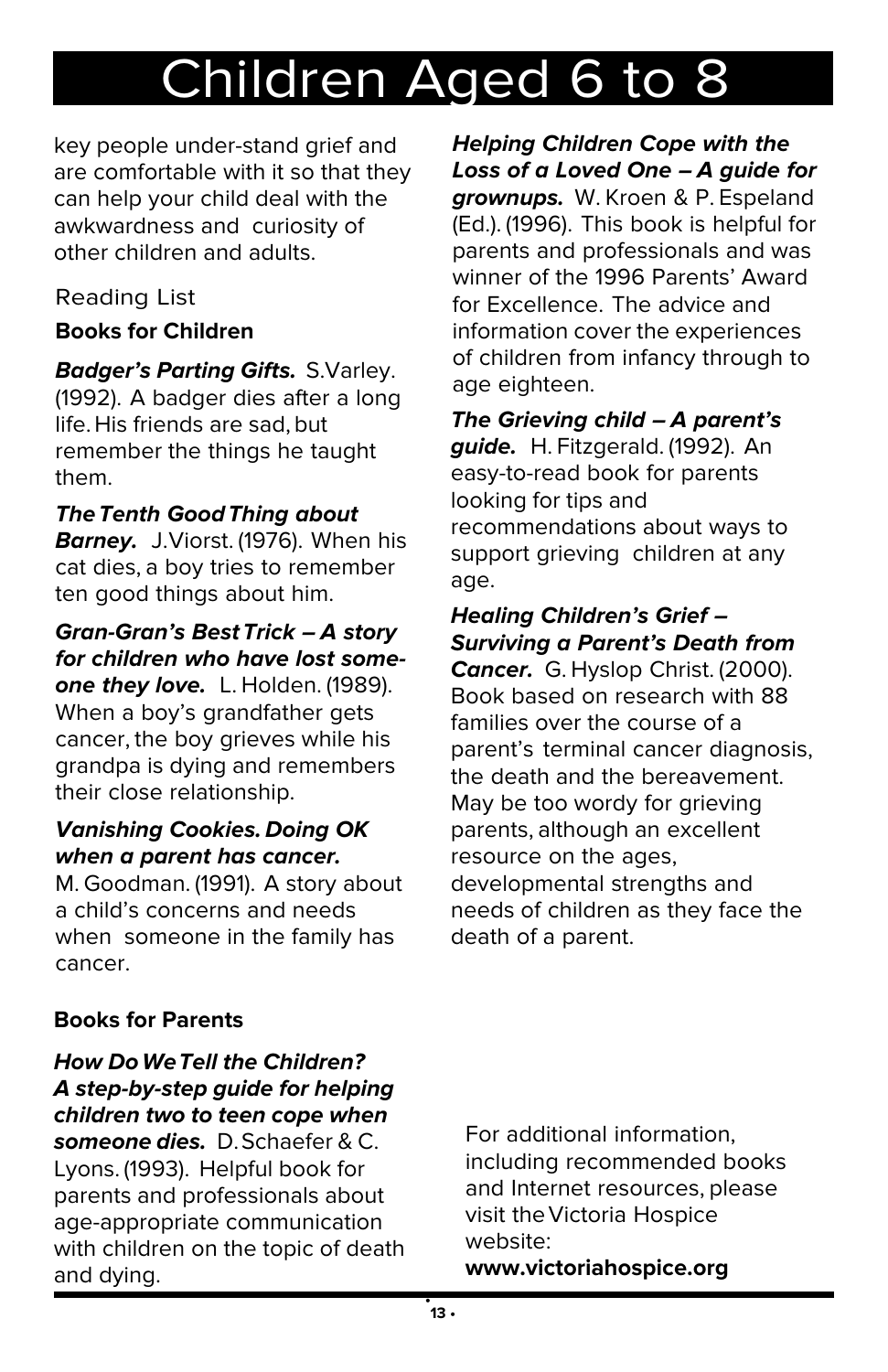### Developmental Information

• **At this age, children are becoming more capable of concrete operational thinking.**

This means that children of this age are on a quest to gain knowledge and understand events, so they have many questions (often 'why' questions) and a need for detailed information about terminal illness and death. They use logic in their thinking and are sometimes able to modify inaccurate conclusions that they have previously formed. For example, your child may start out by wishing that a dead loved one would 'come back to life' (which is like a younger child's more 'magical' thinking); but as things are explained, he may be able to change this thinking, to understand that coming back to life is not possible.

• **although children of this age definitely have feelings about a loved one being ill, they don't easily talk about these feelings or express them to others.**

Children are now beginning to rely on their new ability for logic and to think through their feelings as well as feel them. This helps to contain powerful emotions that may seem overwhelming. For example, if your child has been told that someone is going to die and she is feeling sad or fearful about it, she may ask you questions such as "does it hurt",

"what does it look like", or "when will it happen", as well as expressing her sadness or fear. It is important to remember that children who have been excluded from earlier discus-sions about the illness may not feel comfortable talking about their concerns now. It is common for children who have not been given enough information to feel anger, anxiety and mistrust. Find ways to speak with your child often, openly and plainly about illness, dying, death and grief.

• **At this age, children are increasingly involved in activities and relationships outsidie of their homes and families.**

Classmates, teammates and friends now take on new importance. Your children likely spend a significant amount of time with friends, sharing common interests and social experiences. However, they don't tend to talk about or look to one another for support about things like illness or death. For example, your child is unlikely to turn to a friend for answers to his questions about dying. However, doing things with friends is a major part of how children cope with stress, illness and death. It provides your child with a non-threatening and natural outlet for pent-up emotions that gives him a sense of control and competence.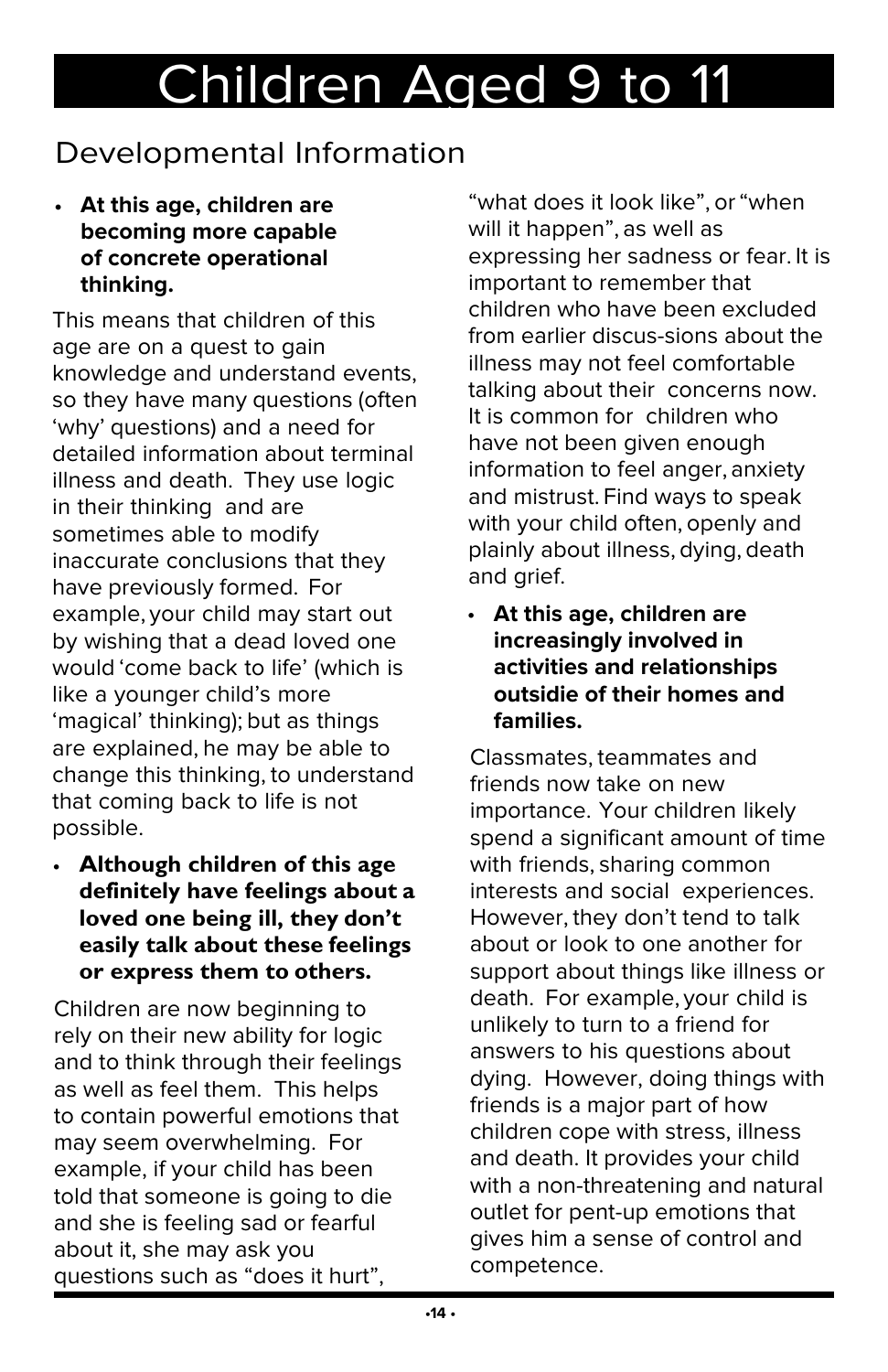### When Someone is Very Ill

• **Give your child information when the disease is diagnosed and let them know about each new change in the illness.**

The information should include the name of the disease, any known causes and treatments. Your child will be more comfortable when she's included. Explain any changes in the sick person's behaviour or the family's routines as a result of the disease or its treatment. For example, if the sick person will lose her hair and throw up a lot from chemotherapy, it would helpful to explain ahead of time to your child that these are normal side effects. Give basic information regularly (as it is known) to help her identify and express her feelings and thoughts before the shock of imminent death.

#### • **Explore your child's interest in visiting and helping the person who is ill.**

Your child may have a natural curiosity about the person who is ill, wanting (and fearing) to know what the ill person looks like and what's happen-ing with him or her. Your child might like to visit and even help the sick person. Once you are sure that your child wants to visit, consider whether he would like to do anything for the person when you are visiting. For example, although a child should not be left alone to take care of an ill person,

helping to prepare a meal or making a tape of the person's favourite music might be a good way for a child to be involved. Be sensible and creative when thinking about things that are reasonable for a child of his age to do. When he visits, be sure that he understands that his visit might be shorter than he hopes because the dying person may be too tired or unwell.

#### • **Be aware of any alliances or conflicts that your child has with the person who is dying.**

It is important to think carefully about how both your child and the person who is dying feel about each other. Are they best friends? Does you child go to him or her whenever something is hurting or needs fixing? Is their relationship difficult? Do they argue often? Does your child relate to the dying person because they are alike or different? Thinking about these questions will help you to understand what will be lost and where the gaps will be for your child after this person dies. It is important to acknowledge the uniqueness of their relationship and be willing to identify any negative aspects of it that your child may struggle with.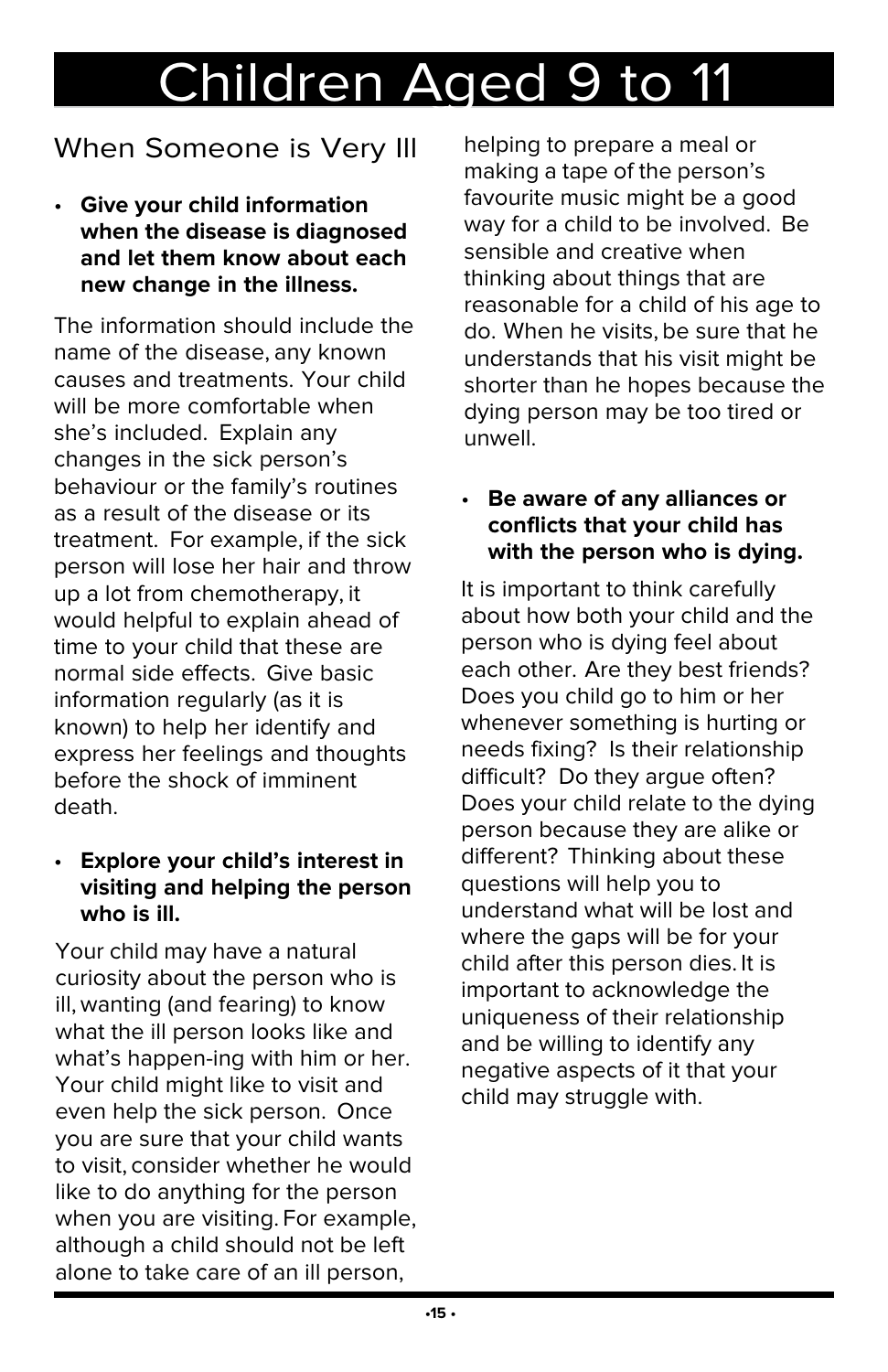#### • **Allow your child to remain involved in regutar afterschool activities, sports and visits with friends.**

Remember that your child is at an age when these activities are vitally important. Developing activities, interests and friendships outside of the home and family help the child to build healthy self-esteem and an extended support network. Try to maintain usual after-school routines and make play time with friends a priority.

#### • **Educate and update the significant adults in the child's life.**

Since children of this age may be unlikely to initiate discussions with adults about the disease or its progression, you might encourage other adults to bring it up. For example, you might provide them with information that you have found helpful and give them permission to raise the topic if it feels appropriate. Also, your child may be encouraged to know if these adults have lived through losses and to hear what they felt or learned.

### When Someone has Died

• **Encourage your child to participate in famity rituals after the death.**

Explain the purpose of these rituals and invite him to take part in any planning or preparation. Talk with him about the possible duties he might wish to have, such as helping to write the obituary or helping

to seat guests at the funeral. You might consider whether he'd like to contribute his thoughts or feelings to a speech given at the service or other gathering. For example, he might like to make a list of his favourite memories or the things he liked most about the person who died. Find out if he would like any friends to be at the ceremony and help him to extend these invitations.

• **Return to the family's former routines and prepare your child for any necessary changes in these routines.**

After a death, family life is different. Usual eating, sleeping and living routines will be in disorder for a while and some may be permanently changed. This state of confusion will be difficult for your child so it is important for you to continue the routines that help her to feel secure and looked after. For example, continue with normal bed and meal times, and getting your child to school, even though you and she may not feel like it. Family meetings can provide you with a chance to bring out and talk about any upcoming changes or brewing issues. (If your family doesn't presently have family meetings, now may be a good time to begin.)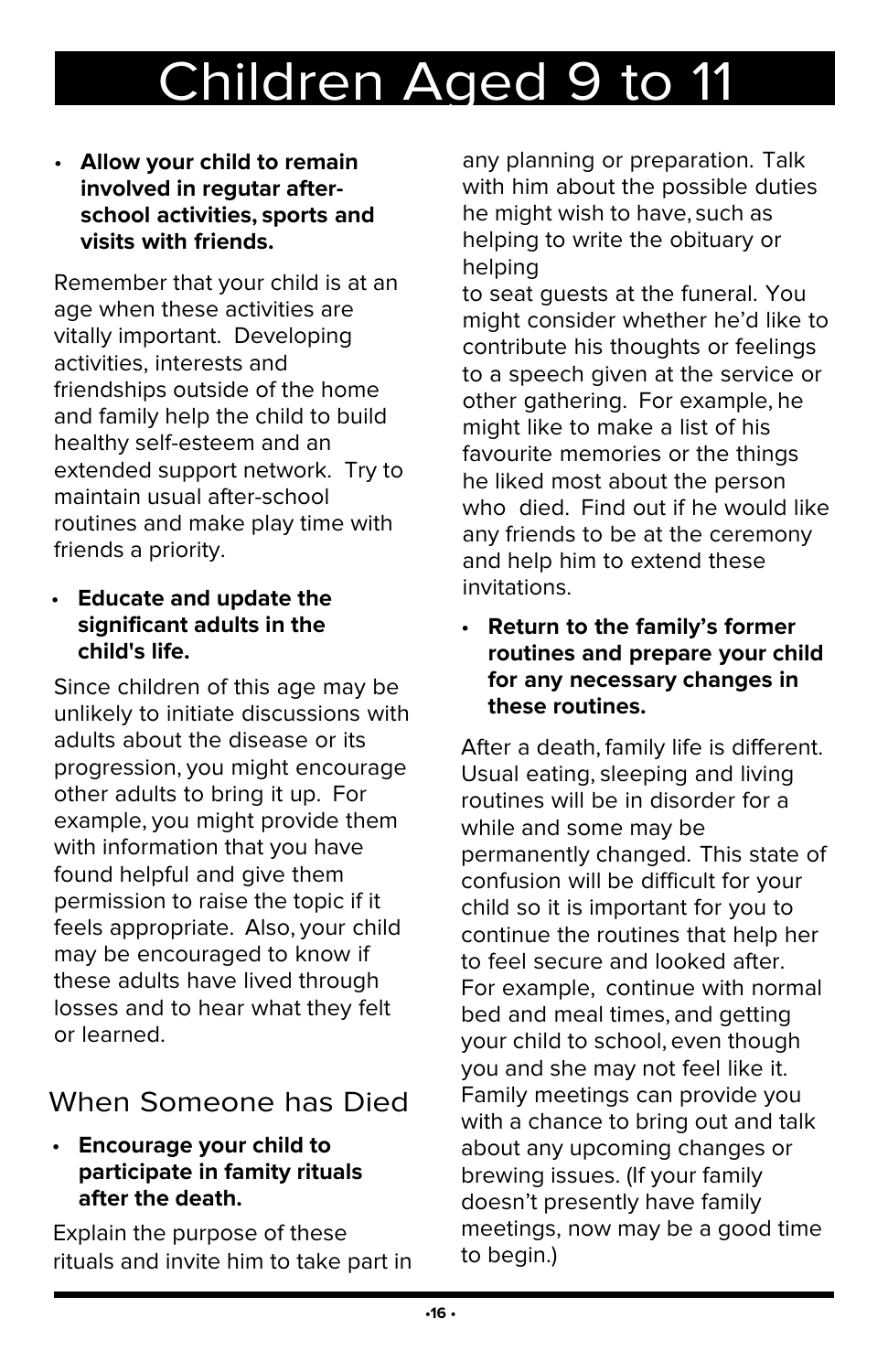#### • **Be aware that your child may not know how to grieve.**

This may be your child's first experience of a death and he will look to you for guidance about what to do with the many reactions, feelings and questions that surface as part of his grief. This doesn't mean you need to be the perfect model of grief; but how you grieve will strongly influence how your child grieves. For example, if you leave the room whenever you cry, your child will learn that he must not cry in front of other people. Even though most children this age can stand only brief displays of emotion (whether their own or another person's) it is important that the adults around them model healthy ways to express common emotions. Spontaneous but controlled moments of crying will help your child to see that expressing and sharing emotions is normal. To help your child express her grief, it may be helpful to look at family photograph albums or visit the cemetery together.

#### • **When a parent has died, expect changes in your child's behaviour.**

A child whose parent has died will be full of emotions, particularly fear, guilt and sadness. One way your child copes with these intense feelings is to act them out. A grieving child may become

unmanageable and demanding. For example, this can show up as frequent sulking, clinging or misbehaviour. Be aware that these difficult behaviours tend to be most extreme at home and directed at you as the remaining parent or caregiver. If the parent who died was the main disciplinarian, it will be important that you quickly develop your own way of maintaining order and respect in the family. If you are at a loss about how to do this, ask other parents that you respect, or teachers, coaches or school counsellors for help. Also, there are agencies in most communities that offer parenting support or information classes.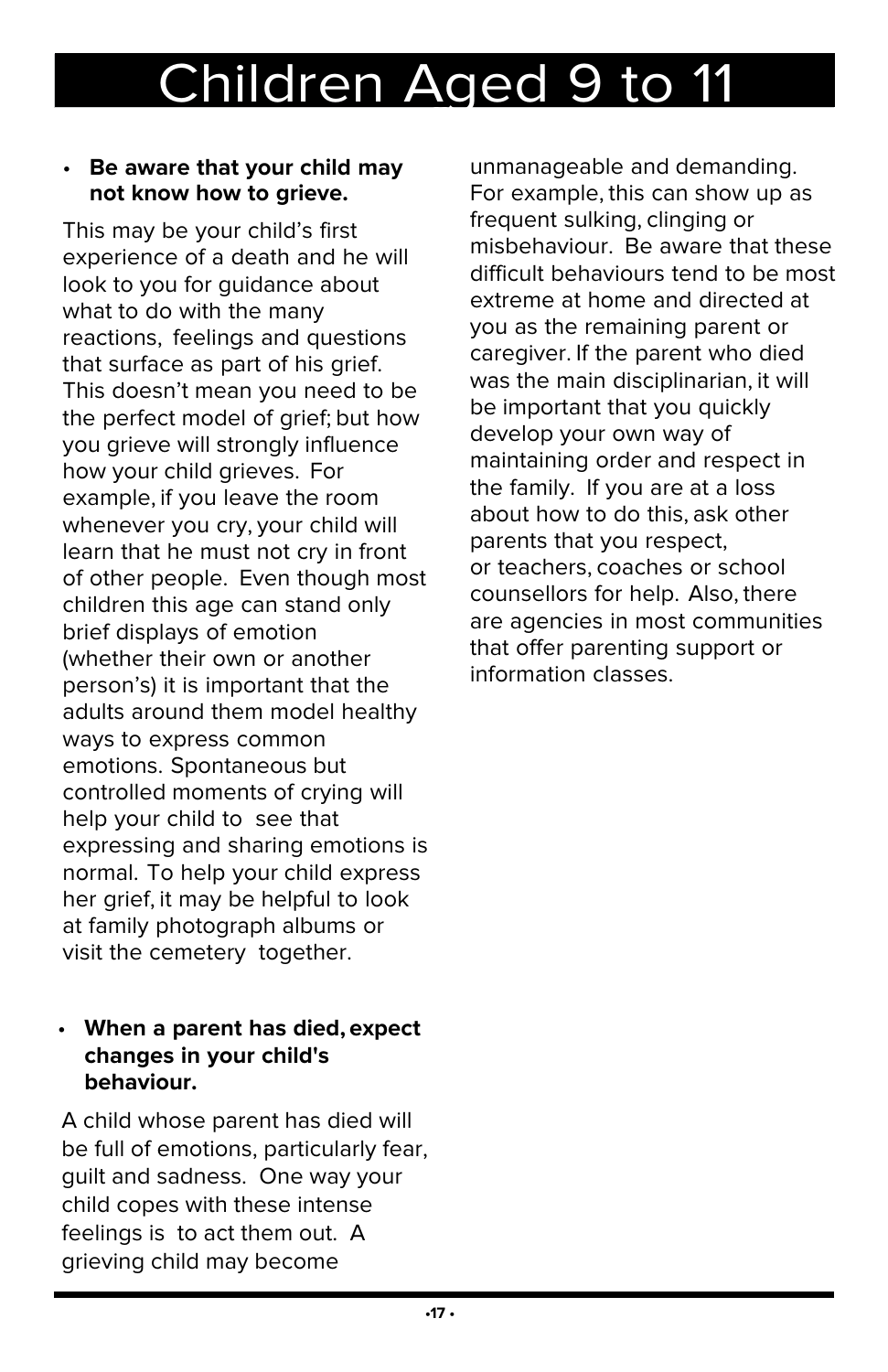#### Reading List

#### **Books for Children**

**Charlotte's Web.** F.B. White. (1999). A story of love, friendship, seasons, change and death between a young girl, a pig, and a spider.

#### **The Education of Little Tree.**

F. Carter & R. Strickland. (1986). A chapter book about a young orphaned Cherokee boy who goes to live with his grandparents. Full of love, compassion, sadness and hope.

#### **Zebra: And Other Stories.**

C. Potok. (2000). Short stories written for young people facing coming of age milestones such a peer pressure, grief, divorce and finding hope.

#### **Books for Parents**

#### **How Do We Tell the Children? A step-by-step guide for helping children two to teen cope when**

**someone dies.** D. Schaefer & C. Lyons. (1993). Helpful book for parents and professionals about age-appropriate communication with children on the topic of death and dying.

**Helping Children Cope with the Loss of a Loved One – A guide for** 

**grownups.** W. Kroen & P. Espeland (Ed.). (1996). This book is helpful for parents and professionals and was winner of the 1996 Parents' Award for Excellence. The advice and information cover the experiences .

of children from infancy through to age eighteen

#### **The Grieving Child – A parent's guide.** H. Fitzgerald. (1992). An easy-to-read book for parents with looking for and recommendations about ways to support grieving children at any age.

**Healing Children's Grief – Surviving a Parent's Death from** 

**Cancer.** G. Hyslop Christ. (2000). Book based on research with 88 families over the course of a parent's terminal cancer diagnosis, the death and the bereavement. May be too wordy for grieving parents, although an excellent resource on the ages, developmental strengths and needs of children as they face the death of a parent.

For additional information, including recommended books and Internet resources, please visit the Victoria Hospice website:

**www.victoriahospice.org**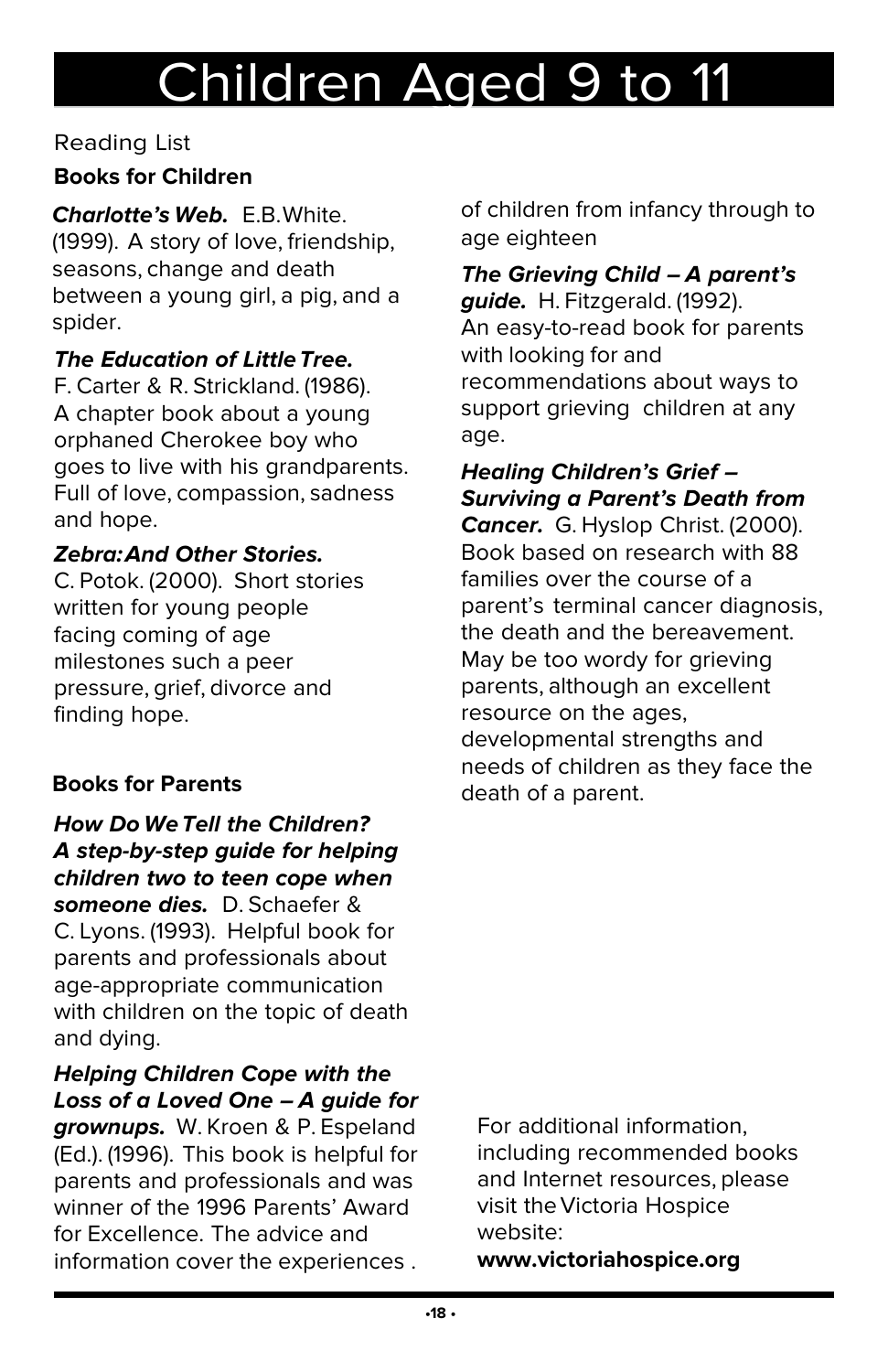### Developmental Information

• **Young adolescents are entering into the cognitive stage known as formal operational thought.**

This means that they are beginning to understand more fully the realities of dying and death. This growing comprehension means that teens will go through the death of someone they love with insight, compassion and conflict. As a defense against the reality of death, they will often refuse to accept that someone is dying and may insist that the person will get better or that family and doctors not 'give up'. For example, when you tell your daughter that her mother is expected to die, she may react with outrage at your lack of hope and demand that you get the doctors to do something more. At this age, hope and denial work together to help her cope with the intensity of her emotional responses to the devastating news. Although your teen will think she knows all that there is to know, it is important that you find ways to talk to each other.

• **Since young teens are beginning to unierstand how much will be lost or changed when someone dies, they experience powercut feelings of sadness, anger, guilt, fear, and fierce hope.**

Adolescence is normally a time of emotional extremes, and the stress of a terminal illness in the family is likely to exaggerate these extremes. Typically, teens are overwhelmed, threatened and embarrassed by their own and other people's strong feelings and will prefer to be alone to express them. For example, when a young teen is told that his best friend has died he might erupt with intense anger, storm out of the room, refuse to come out of his bedroom and not talk to anyone (or any adults) for several hours. Allow your teenager the time and space he needs to take in important information. Be respectful of his need for privacy but continue to check in with him about his needs for support or information.

• **Although young teens must begin to push for their independence and freedom with parents, they will often feel rejected and abandoned if they believe that their parents are withdrawing.**

Even though your teens may not want to be at home or with you, they will need a lot of reassurance that you still love and care about them. For example, when someone is ill you may spend a lot of time away from home or keep things to yourself. Perhaps you assume that since your teen is not around, she doesn't need you or isn't interested. However, it is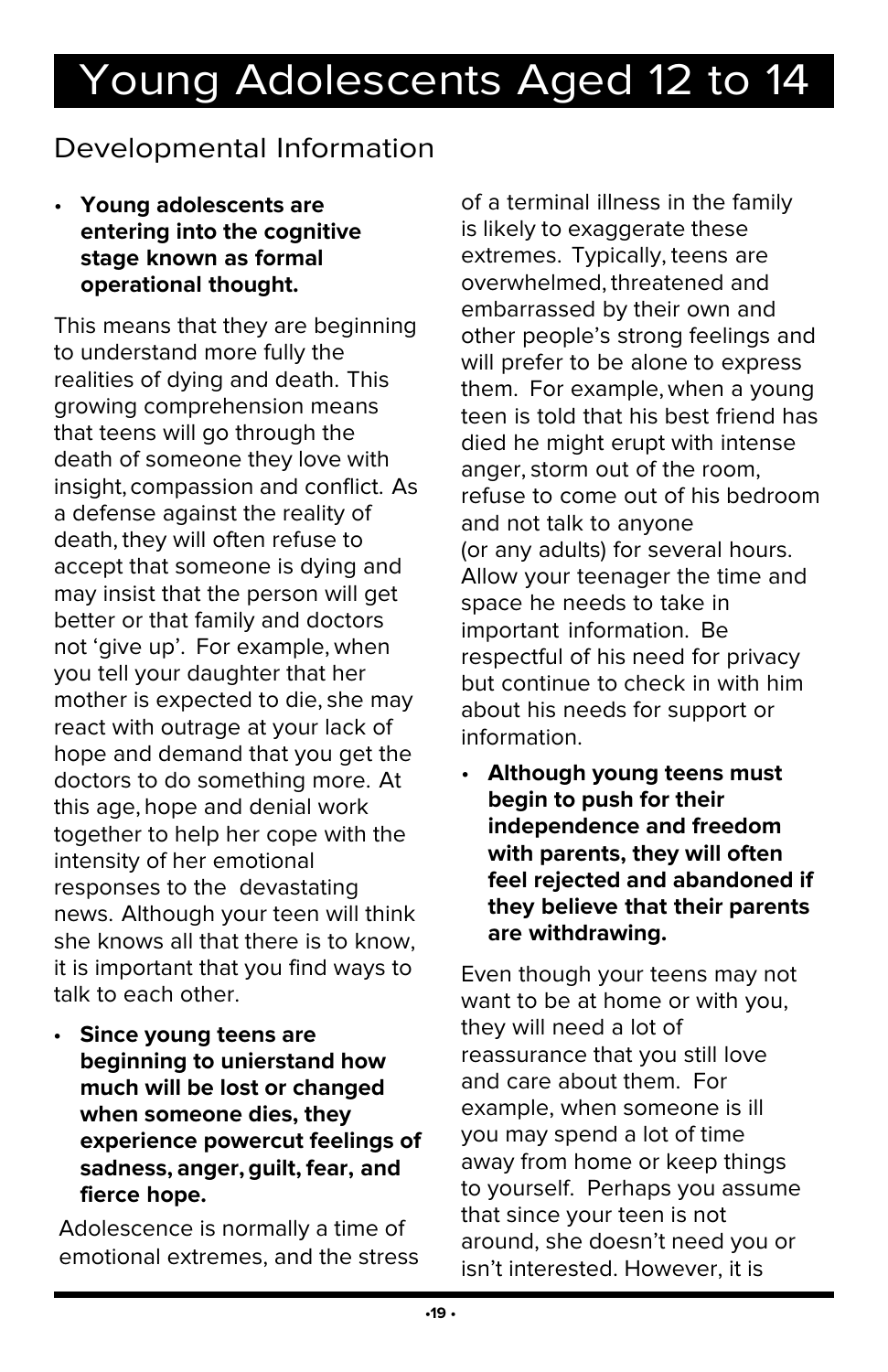possible that she will think your absence means that you don't care about her or the goings on of her life. It is important that you are very clear about your expectations. Identify what isn't negotiable and be clear about the choices that she does have. Find ways to share time with your teen that help her to feel secure about your love and interest in her.

### When Someone is Very Ill

#### • **Give your teen information in a formal detailed way.**

Even though you are likely to meet resistance, it is important that you give your teen correct, up-to-date information. Since family is not always a priority for teens, it is important that you give him enough information to make choices about when and how he wants to spend his time. Because a teen of this age may want to avoid emotional discussions, it is important that he understands why he needs to hear what you have to say and that you keep calm as you say it. If, for example, you know that you are too upset to speak calmly and clearly, you might ask the doctor or a friend to explain things to him. Remember that teens of this age will not seek out information about illness and dying. He may not know what is happening even when he leads

you to think that he does.

• **Help your teen to decide when and if she wants to visit the person who is dying.**

Let your teen know when death is expected and be as specific as possible about the changes that you are seeing. For example, describe how the person has changed since her last visit, what she might notice this time, and – if you know – whether death is hours, days or minutes away. Anticipation of a final visit may trigger intense emotion that may be very upsetting for a young teen, and she may choose not to visit but to remember the dying person as he or she was before the illness. Once your daughter has made her decision, be supportive. For example, if she decides not to go, you might suggest that she could write a note instead and you could read it to the person when you visit. It will be important to let her know that even though she doesn't visit, the dying person accepts her choice, feels her love and that you both accept her reasons for not going. If possible, give her a way to change her mind.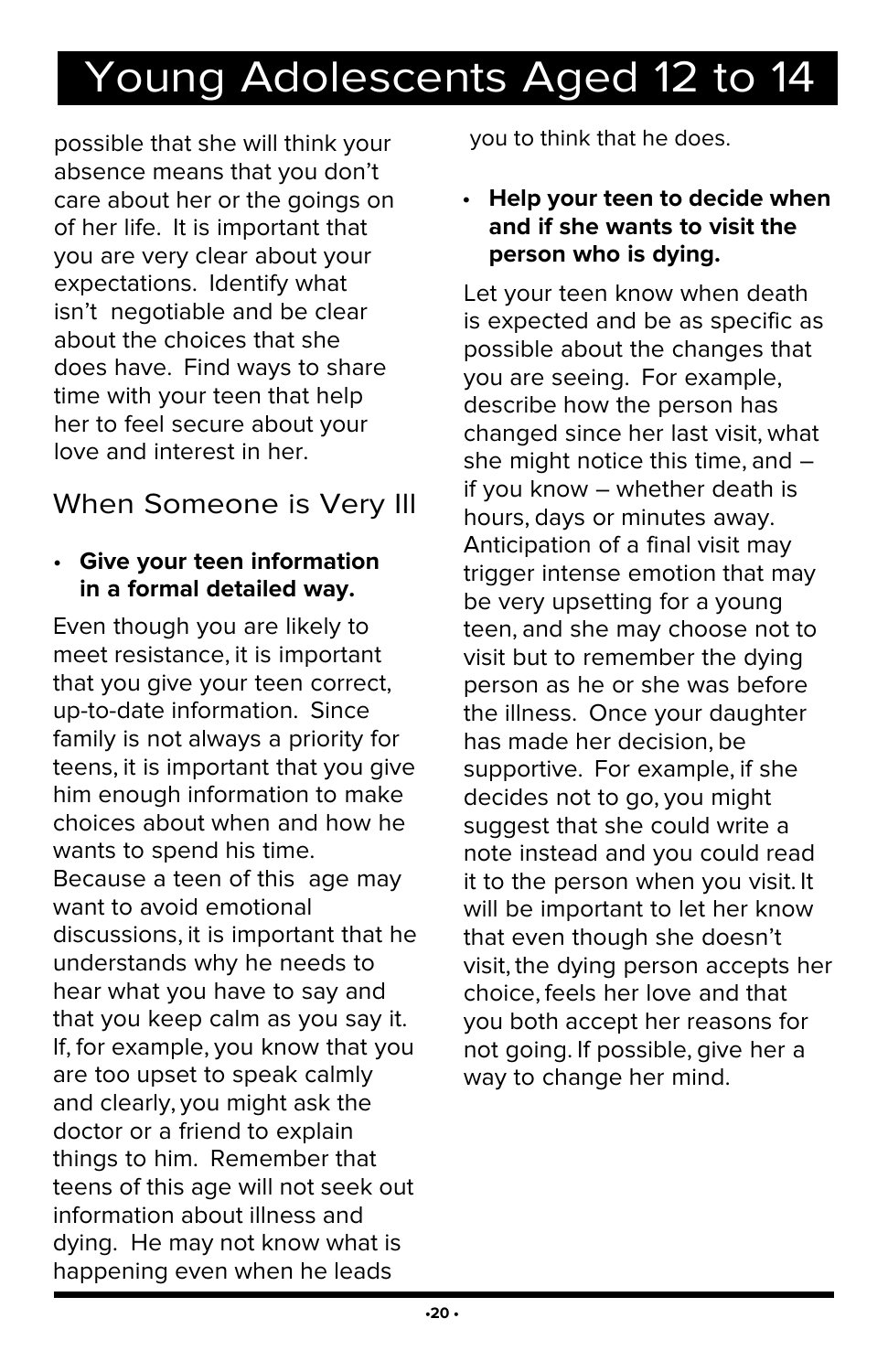#### • **Talk with your teen and ask about his feelings and concerns.**

Although these conversations may be awkward, unwelcome or infrequent, it is important that you make them happen. He may fear rejection by his friends if he speaks about his upcoming loss and be holding his true feelings inside. Don't be misled by your son's apparent lack of concern and think that he is unaffected by the situation. For example, you might think that since he is keeping up his grades and not sad at home that he is all right. However, it is more likely that he finds that schoolwork provides him with relief from the intensity of his feelings and family life. If you sense that this may be happening, let him know that you are interested in how he's managing. If you don't feel comfortable doing this or he refuses to talk with you, you might ask him if there is someone else that he would be comfortable talking with. Teen support groups (in person or online), mentors and counsellors, rather than friends and parents, may be your teen's preferred source of support.

#### • **Accept that your teen may be sensitive and explosive and do not get into unnecessary arguments.**

It is common for teens of this age to take out their stresses on parents and caregivers. Understand that the

challenging behaviour that you are dealing with is a part of normal conflict made worse by the illness of a beloved family member. Remember that your teen may not yet have the skills to communicate more sensitively. Try to be compas-sionate and calm in these moments. For example, you might let her know that you understand her frustration, fear or anger and also that you have difficulty with it. Explain that, although her behaviour is not okay, you do realize her struggle and will help her find more reasonable ways of expressing herself.

#### • **Limit the number of new chores and caregiving tasks that you give to your teen.**

Although your son may seem old enough or sensible enough to take care of the person who is ill, he isn't prepared emotionally for this kind of responsibility. Your teen needs to spend time with friends and in extra-curricular activities. These interests help him to grow as a person. Although it may be tempting to give various household duties to him while you are caregiving, be sure that these responsibilities don't mean he cannot do the things that are most important to him.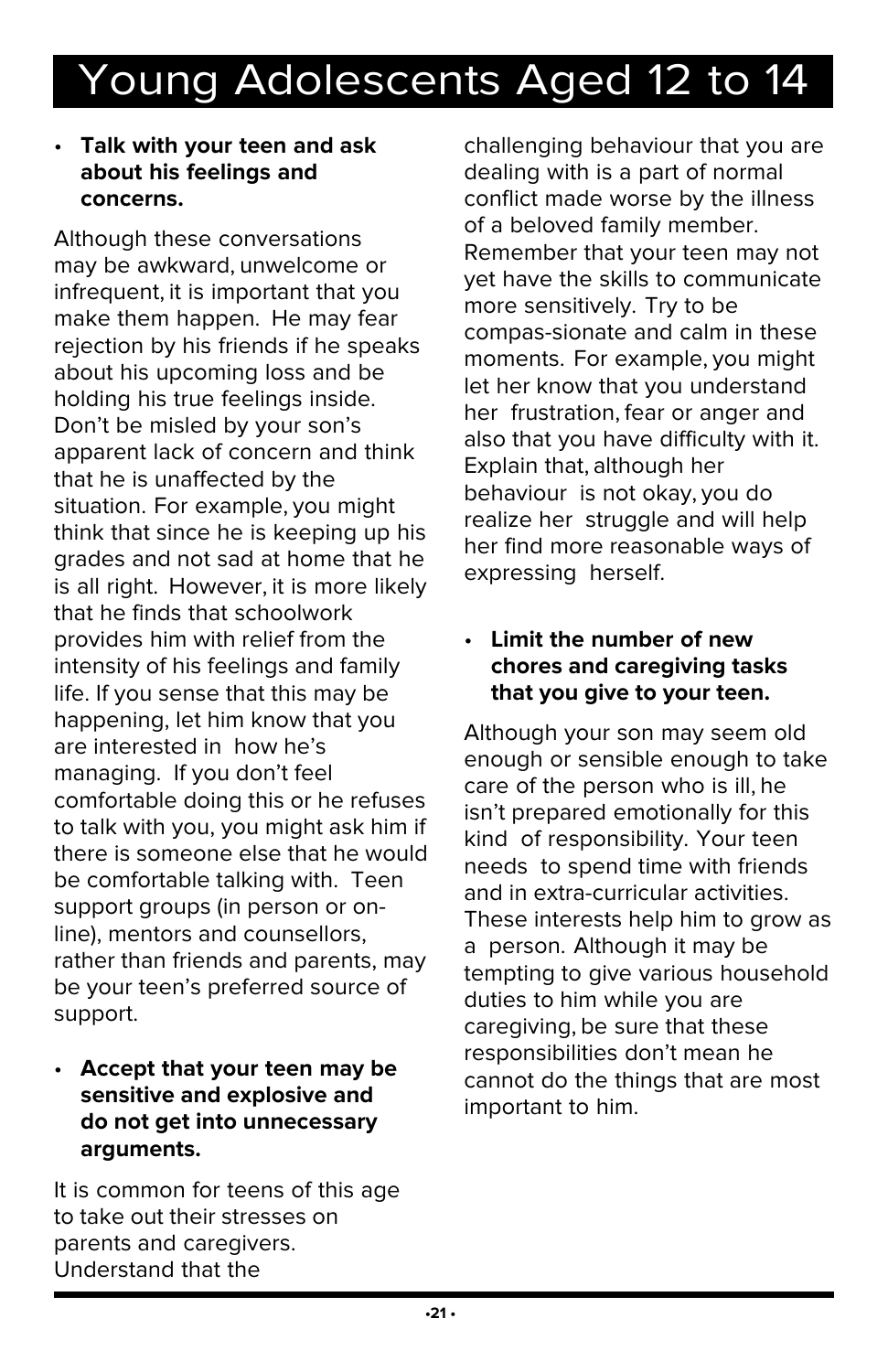## Young Adolescents Aged 12 to 14 Young Adolescents Aged 12 to 14

When Someone has Died

#### • **Prepare your teen for family rituals such as the funeral.**

If this will be the first funeral or memorial service that your teen has attended, ensure that she under-stands what will happen and what may be expected of her. She may want to play more of a central role than your young children in the final remembrance activities. For example, this may involve reading the eulogy, gathering and arranging family photographs for display or helping you to plan how the event will unfold. Remember that it is often important to young teens that their friends, friends' parents and other important adults attend the memorial service. Be sure that she knows the time, place and date of the service and offer to help her invite these key people.

• **Let your teen choose special mementos from the belongings of the person who died.**

Even though sorting through these items may be very difficult for you, allow your teen time to choose things that have meaning for him. Remember that there is no particular time at which this task must be done, so choose a time and pace that feels comfortable for you both. It is not uncommon for a teen whose parent has died to choose to keep and wear some of the parent's clothing.

Clothing is full of memories and sometimes even the smell of the person who died. Such memories can serve as a direct link with the person who has died while your son is adjusting to life without him or her.

• **Normalize the grief process.**

The intense and unexpected waves of feeling that are part of grief can be particularly distressing for adolescents who are trying to control their powerful emotions. Help your daughter to understand what she may experience while grieving. Explain to her that it is common to want to talk to the person who died, or to have visitations or dreams of him or her. Let your daughter know that it is also common to temporarily forget that the person has died and to imagine that she sees him or her somewhere. Help your daughter to understand that feelings of numbness, relief or anger with the person who has died are all normal aspects of grief. Also, assure her that while she may never forget the person who died, the sadness and anger should ease over time.

#### • **Set limits to prevent destructive behaviour and encourage continued growth and independence.**

This is a time when your teen's need to separate from you and establish herself with peers usually leads to increased family conflict. When grief is added, your teen may be involved in more serious acts of rebellion, such as vandalism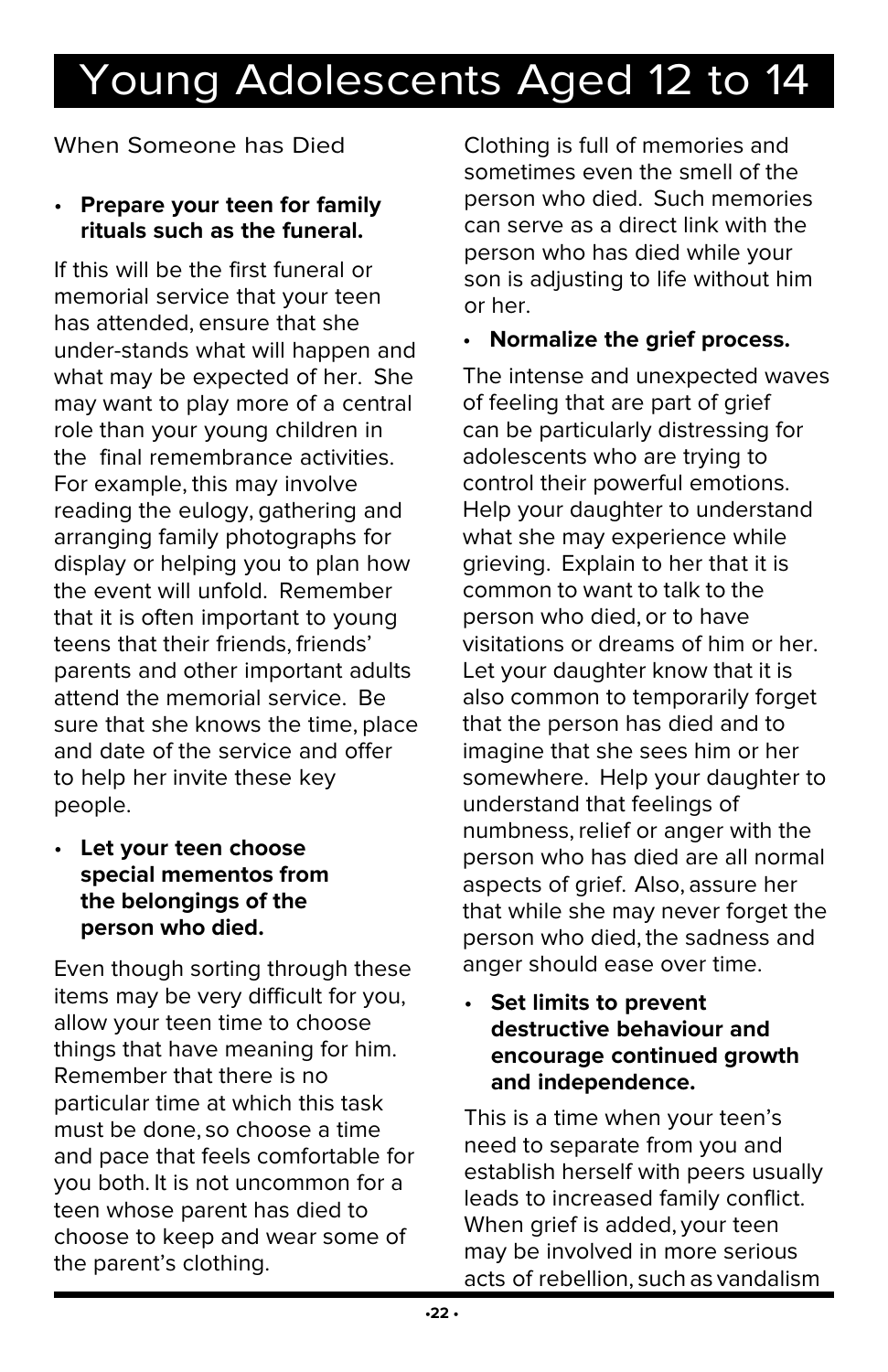theft or skipping school. Pay attention to alcohol or drug use, big changes in your daughter's circle of friends or interests, and uphold reasonable standards, curfews and consequences. If discipline is a new role for you, get advice from teachers, other parents and counsellors that you respect. It is also possible that your teen may be inclined to stay close to home out of concern for you or her own feelings of insecurity after the death. Although it may feel good to have your daughter's company, it is important for her to continue to develop interests and close relation-ships outside of your family. If your daughter no longer wants to see her friends, find out her reasons. For example, if it's because she cries all the time, encourage her to risk being honest about that with her closest friends or help her to find ways to safely express emotion.

#### • **Help your teen to identify positive outcomes.**

Encourage your son to use a journal, write stories or talk to other kids about his experience. In time he could explore what he has learned about himself, the family, the person who died or grief. Teens of this age often find focusing school projects or assignments on their loss experience helps them not only keep up with schoolwork, but also work through their feelings and questions about it. Some teens may begin to recognize in themselves

certain qualities or characteristics of the person who died and may choose to build on them as they mature. For example, if the person who died was really easy to talk to, your son may strive to be a helpful listener to his friends.

#### Reading List

#### **Books for Young Teens**

**Mick Harte was Here.** B. Park (1996). A young teenage girl's brother is killed in a bicycling accident and she copes with his death and her feelings of grief.

#### **Getting Near to Baby.**

A. Couloumbis. (2000). While their mother is grieving, a young teen and her little sister who are staying with an aunt cope with their own feelings after the death of their baby sister.

**What on Earth Do You Do When Someone Dies?** T. Romain & E. Verdick. (1999). A book to help young people identify their questions, needs and feelings.

#### **Books for Parents**

**How Do We Tell the Children? A step-by-step guide for helping children two to teen cope when someone dies.** D. Schaefer & C. Lyons. (1993). Helpful book for parents and professionals about age-appropriate communication with children on the topic of death and dying.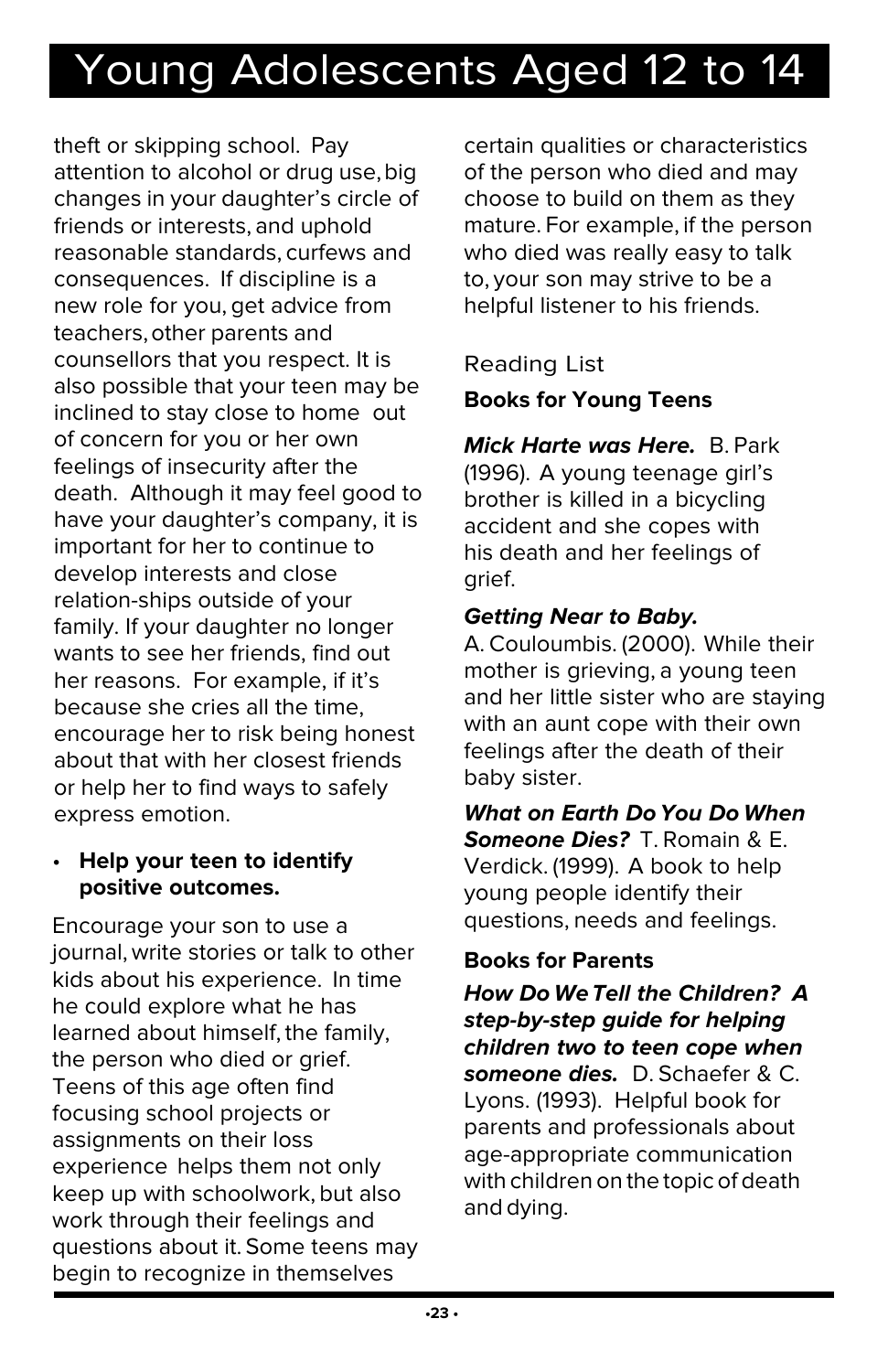**Helping Children Cope with the Loss of a Loved One – A guide for grownups.** W. Kroen & P. Espeland (Ed.). (1996). This book is helpful for parents and professionals and was winner of the 1996 Parents' Award for Excellence. The advice and information cover the experiences of children from infancy through to age eighteen.

#### **The Grieving Child – A parent's**

**guide.** H. Fitzgerald. (1992). An easy-to-read book for parents looking for tips and recommendations about ways to support grieving children at any age.

#### **Healing Children's Grief – Surviving a Parent's Death from**

**Cancer.** G. Hyslop Christ. (2000). Book based on research with 88 families over the course of a parent's terminal cancer diagnosis, the death and the bereavement. May be too wordy for grieving parents, although an excellent resource on the ages, developmental strengths and needs of children as they face the death of a parent.

For additional information, including recommended books and Internet resources, please visit the Victoria Hospice website:

**www.victoriahospice.org**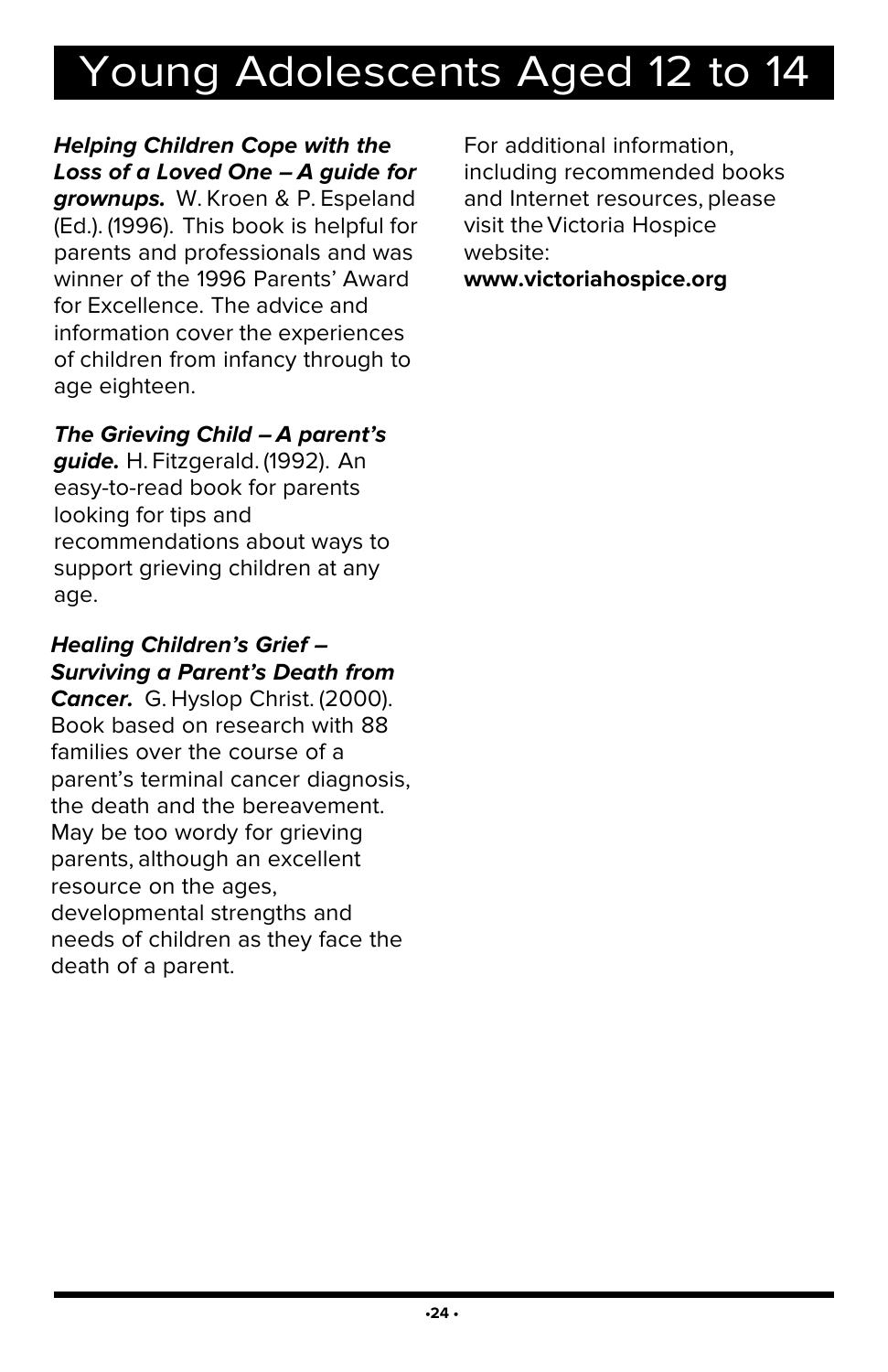### Older Adolescents Aged 15 to 17

#### Developmental Information

• **At this age, teens are able to think ahead about a death and also to imagine how the death might affect them now and over time.**

Your older teen will begin to grieve before the person dies, anticipating the absence of that person at important times in the future. For example, a teen who shared her dreams of becoming an architect with the terminally ill person may feel sadness, anger or disappointment that he or she will not be there to see the teen graduate and go on to become an architect. Teens of this age are usually able to understand what changes in the ill person's condition mean and to be flexible with family and personal routines. You can expect that your daughter may have concerns about genetic or gender-related aspects of the disease. For example, if a girl's mother and an aunt died of ovarian cancer, she may have fears that she will be diagnosed with and die from the same disease.

#### • **Teens are moving away from the self-centeredness of their younger years.**

They begin to see and understand the effect that a loss will have on others as well as themselves. However, this ability comes and goes. At times, they may clearly sympathize with the dying person and other family

members for the losses that they face. At other times, a teen's only concern will be their own needs, suffering or sorrow. They are usually able to express and discuss their emotions with others, including both friends and caring adults. As they tend to be closest with friends, these teens will talk with each other for support. They are likely to worry about how people will cope with this illness and death, and how it will shape their future.

• **The world of 15 to 17 year olds includes current systems such as family, friends, and school as well as important systems that lie ahead.**

College or university ambitions, travel plans and work arrangements will impact how your son responds to this loss. You can expect that how he deals with the loss may influence the decisions he makes about his future. For example, your son may decide that working and travelling for a year or two after the death is more important than going to college right away.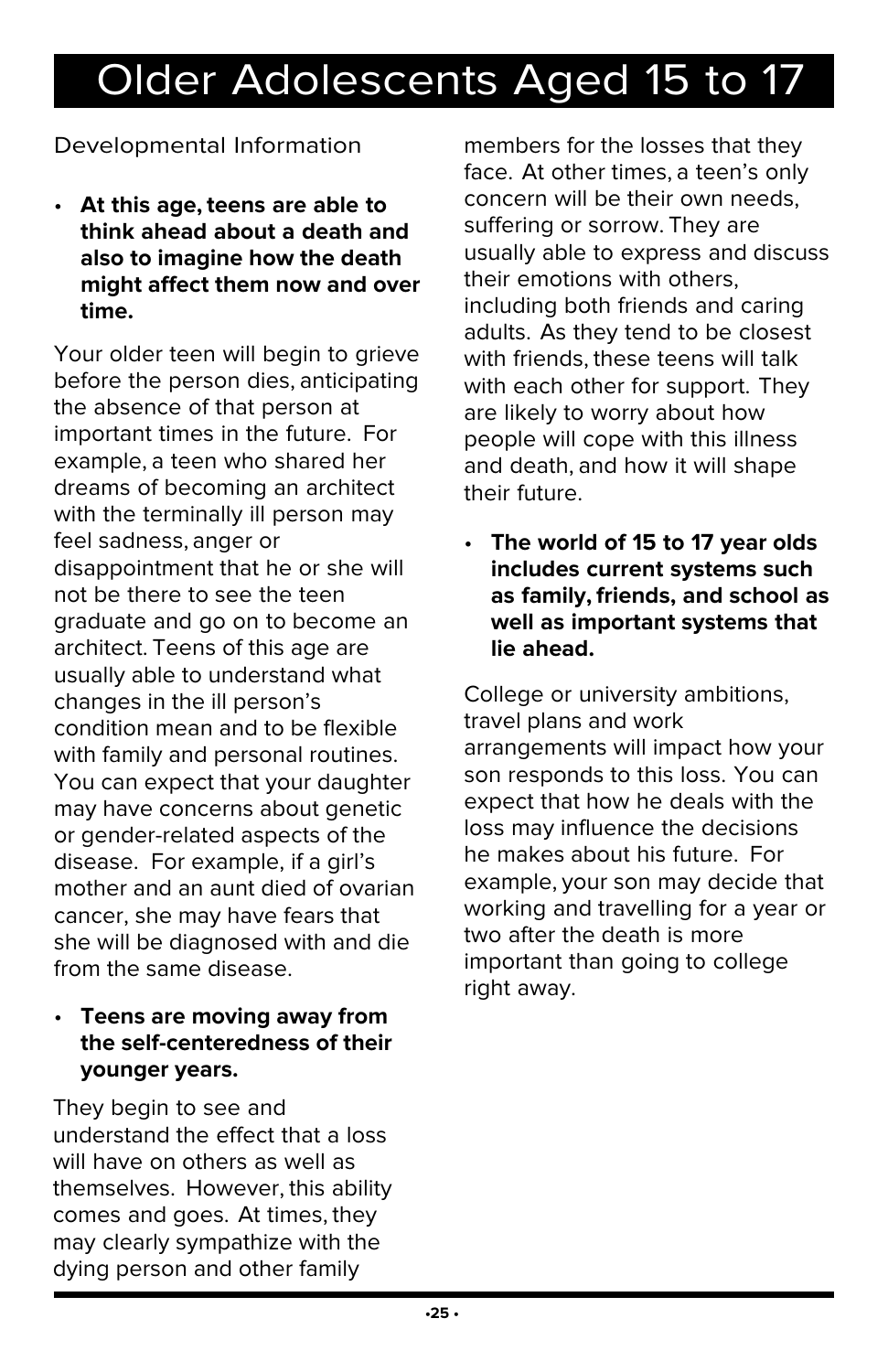### Older Adolescents Aged 15 to 17

#### When Someone is Very Ill

• **Give your teen information about the person's illness and what to expect as soon as possible.**

Adolescents of this age will use information about the present situation to think ahead and plan for events in the future. For example, when she is told that her grandmother will not recover from a recent stroke and has a certain amount of time to live, your daughter will begin to feel the sadness of grief and start to think about and prepare for her life without that person. To support her in this process, you could suggest that she might want to write or talk about the things that her grandmother taught her.

• **Help your teen to find ways of helping the person who is ill, using present interests or soills.**

At this age, teens often want to be helpful but may not know exactly what to do or how to offer. For example, if your son is known for his tidiness, you might suggest that he help his dying father organize his office space or workshop.

#### • **Consider the number of stresses for your teen and their effect on school or other performance.**

At this age, it is difficult for teens to set aside major worries even for important projects or responsibilities. Because of this, grades at school or athletic activities may be affected.

This can be a major concern for teens who are applying to get into university or college. It might be helpful to offer to help your daughter study for upcoming exams or to proofread her assignments. This is an age when relationships and the future are very important. At this time, you might ask if she's able to talk with friends about what's happening and explore whether she has any concerns or questions about how this person's illness and death will affect her future.

#### • **Be alert to your teen's fears about his and your mortality.**

Although this is a concern for young people of any age, when someone in the family is ill, older teens are able to understand that some people may be prone to certain diseases because of lifestyle and genetic factors. For example, if your son's father has or had heart disease, talk openly with your son about his chances of developing it and what he can do to prevent it. Be willing to hear his concerns about your lifestyle and what he fears could happen to you.

### When Someone has Died

#### • **Prepare your teen for family rituals.**

At this age, teens may want to play a central role in the planning of participation in the funeral or other rituals. Your daughter may want to take responsibility for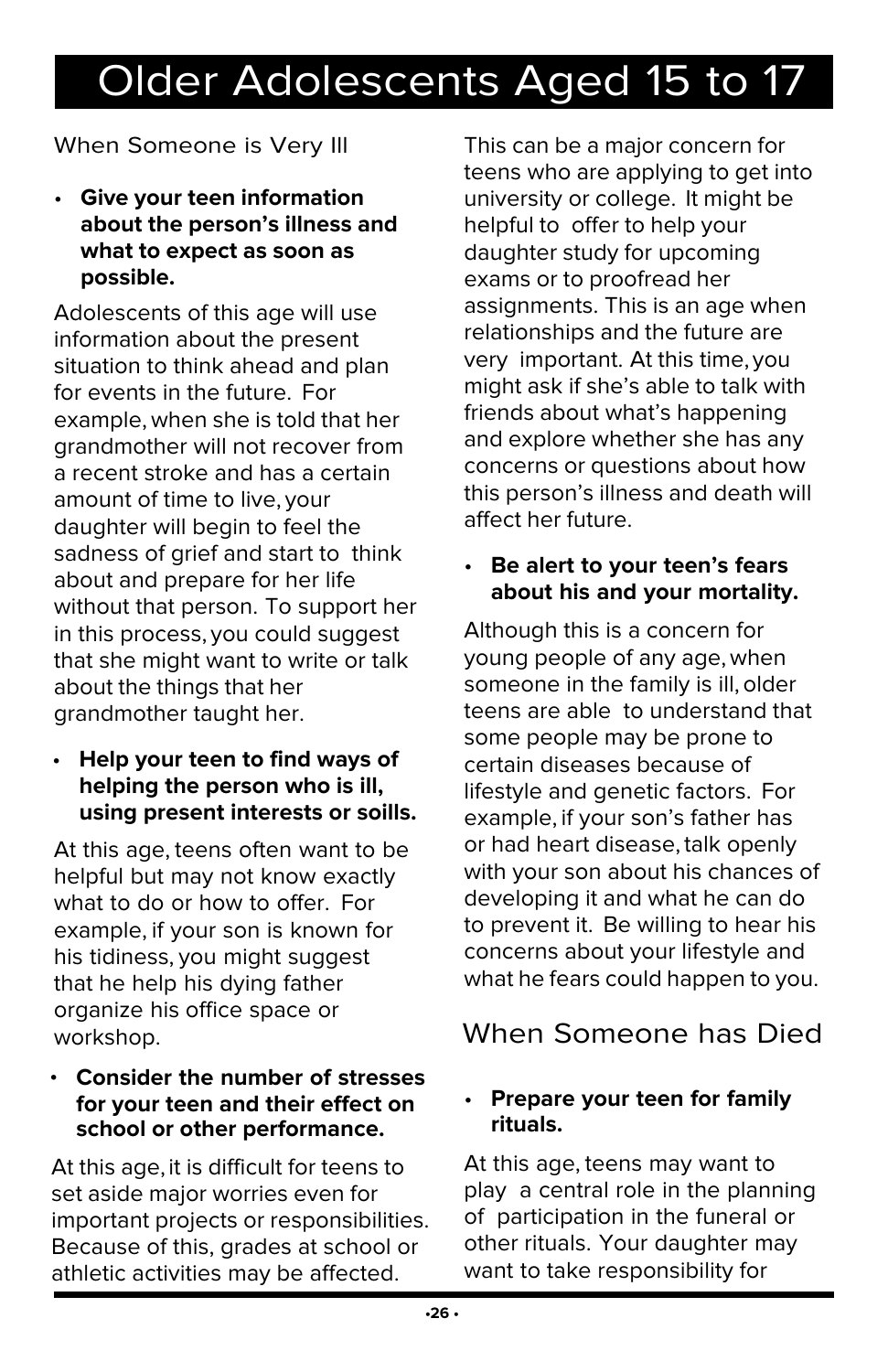## Older Adolescents Aged 15 to 17 Older Adolescents Aged 15 to 17

particular aspects of the event that tie in with her own needs or strengths. For example, if she has an interest in creative and artistic projects, she may want to make a memory book for the event. Or she may want to help by interviewing close family members or friends for stories that could be included in the service.

• **Recognize your teen's need to identify with the person who died and to be able to name positive and negative parts of their relationship.**

Teens may have a strong need to be like the person who died. You may notice that your teen is taking on one or more characteristics or interests of that person. Understand that this behaviour comes from a normal need to continue to feel connected to that person. Be ready to be honest about the similarities and differences between your teen and the person who died. If the relationship that your teen had with the person who died was difficult or abusive, it will be important to be realistic about both the strengths and the struggles of the relationship. For example, the son of a transient mother who died after a drug overdose might be deeply sad and grieving his loss of hope that someday they'd have a healthy relationship, and at the same time, full of anger and hatred toward her because she didn't love him enough to stop abusing drugs.

#### • **Describe the grieving process and what to expect.**

At this age, your teen's grief may be much like your own. For example, in addition to death of this person, your daughter may be dealing with other related issues: i.e. others' sadness, the questions that arise in the face of death, or the way that lives are forever altered by death. It may be helpful to direct her to pamphlets or books that explain the grief process in a straightforward way. You might talk about your own past and present experiences with loss.

#### • **Make sure that the school knows about the death.**

At this age it is very important that your teen's friends, teachers and school staff acknowledge the death and offer their condolences. This kind of support can be very comforting. Encourage your teen to contact the school principal and/ or a teacher to inform them of the death and talk with them about how he would like this information to be shared. It may be helpful to invite classmates and teachers to the funeral. Teachers might help to organize classmates to find a creative way to express their sympathy and to help your teen keep up with schoolwork.

#### • **Support your teen to be independent**

This does not mean that you show no interest or become distant, but that you encourage them in activities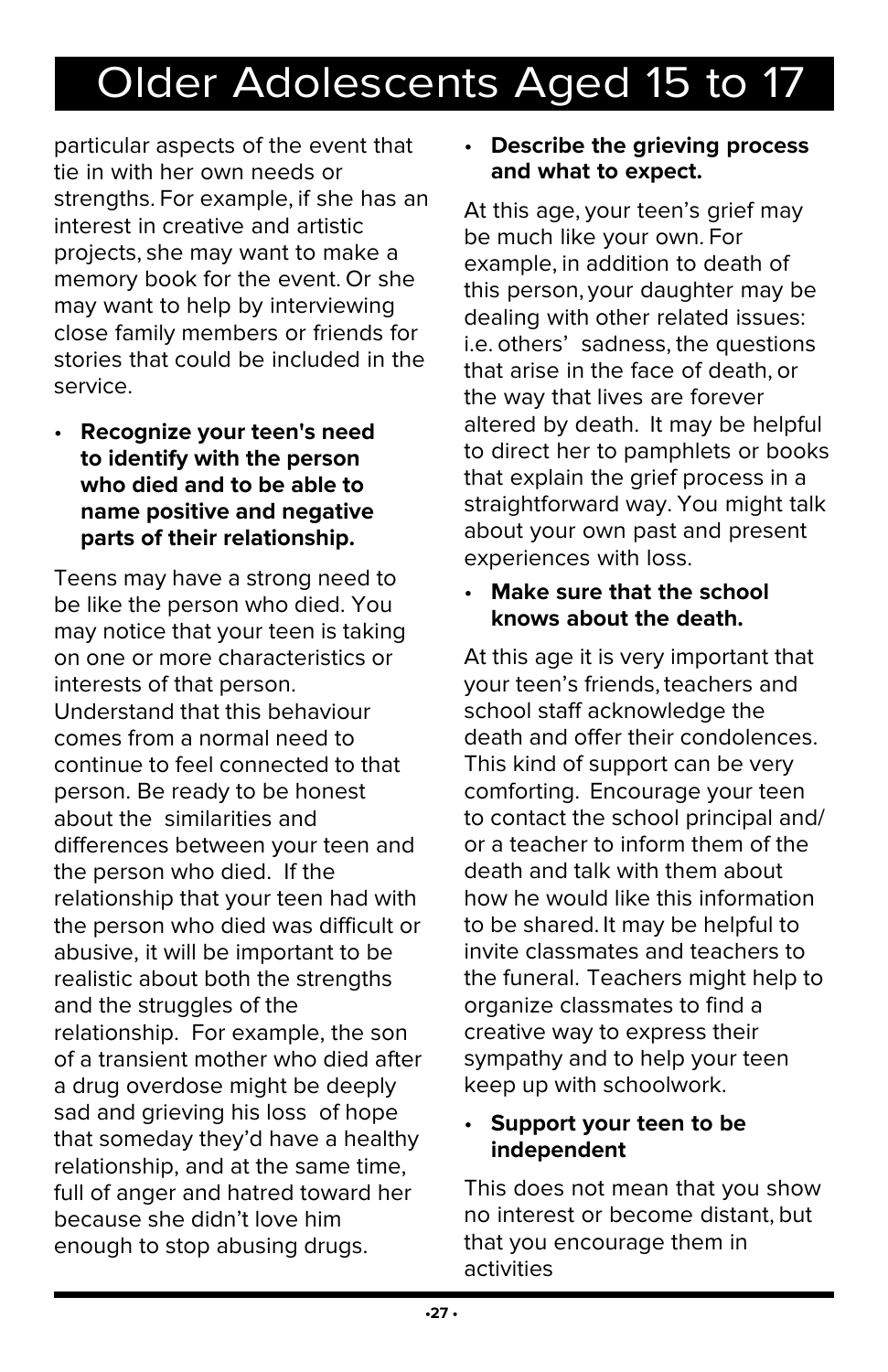## Older Adolescents Aged 15 to 17 Older Adolescents Aged 15 to 17

that may take them away from or outside of the family. This may be especially difficult as grieving tends to pull people inward and home. However, it is a priority for teens of this age to start to find a way for themselves outside the family.

### **Reading List**

#### **Books for Teens**

#### **The Grieving Teen – A guide for teenagers and their friends.**

H. Fitzgerald. (2000). This book provides information about a wide variety of situations and emotions and gives tools for teens to work through their pain and grief.

#### **Fire In My Heart, Ice In My Veins: A journal for teenagers experiencing a**

**loss.** E. Samuel Traisman. (1992). A guide to journaling for teens.

#### **When a Friend Dies: A Book for Teens about Grieving and**

**Healing.** M. Gootman, P. Espeland & D. Stith. (1994). This compassion-ate, easy to read book provides information on normal grief.

#### **Living When a Young Friend Commits Suicide – Or Even Starts Talking about It.** E.

Grollman & M. Malikow. (1999). A good resource on the issue of suicide, this book contains information and practical advice.

**Books for Parents** 

#### **The Grieving Teen – A Guide for Teenagers and their Friends.** H. Fitzgerald. (2000). See above.

**Helping Children Cope with the Loss of a Loved One – A Guide for Grownups.** W. Kroen & P. Espeland (Ed.). (1996). This book is helpful for parents and professionals and was winner of the 1996 Parents' Award for Excellence. The advice and information cover the experiences of children from infancy through to age eighteen.

#### **Healing Children's Grief – Surviving a Parent's Death**

**from Cancer.** G. Hyslop Christ. (2000). A book based on research with 88 families over the course of a parent's terminal cancer diagnosis, his or her death and the first year of bereavement. May be too wordy for grieving parents, although an excellent resource on the ages, developmental strengths and needs of children as they face the death of a parent.

For additional information, including recommended books and Internet resources, please visit the Victoria Hospice website:

**www.victoriahospice.org**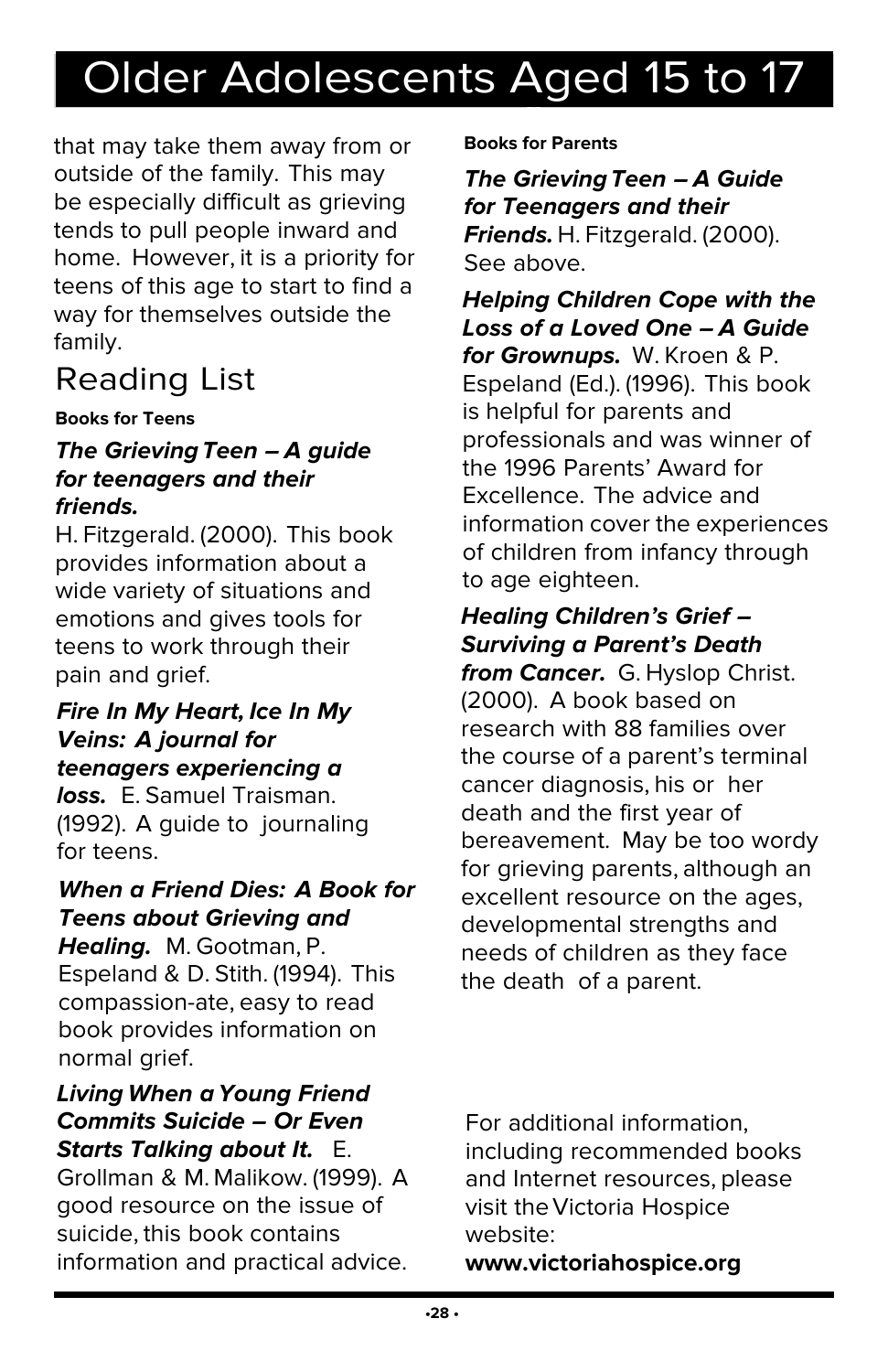### Bereavement Services

Victoria Hospice Society offers bereavement support by volunteers and counsellors for individuals and families, including children and teens. Our services include telephone support; counselling; a variety of bereavement support groups, including drop-in and walking groups; education; and referrals.

Please contact Victoria Hospice Society Bereavement Services at 250-370-8868 for information about current programs for children, teens and parents.

Victoria Hospice Bereavement Services are funded entirely through the generosity of our community. We charge no fees for individual or family counselling and support. There are fees for some of our groups and training.

We encourage your donation. Your gift will provide direct care for individuals and families today, as well as help us to meet the need for end-of-life and bereavement care tomorrow. To discuss making a gift or including Victoria Hospice in your legacy plans, or to find out more about fundraising activities, contact:

> **Victoria Hospice Society 4th Floor, Richmond Pavilion 1952 Bay Street Victoria, BC V8R 1J8 Phone: 250-370-8868 Email: bereavement@victoriahospice.org**